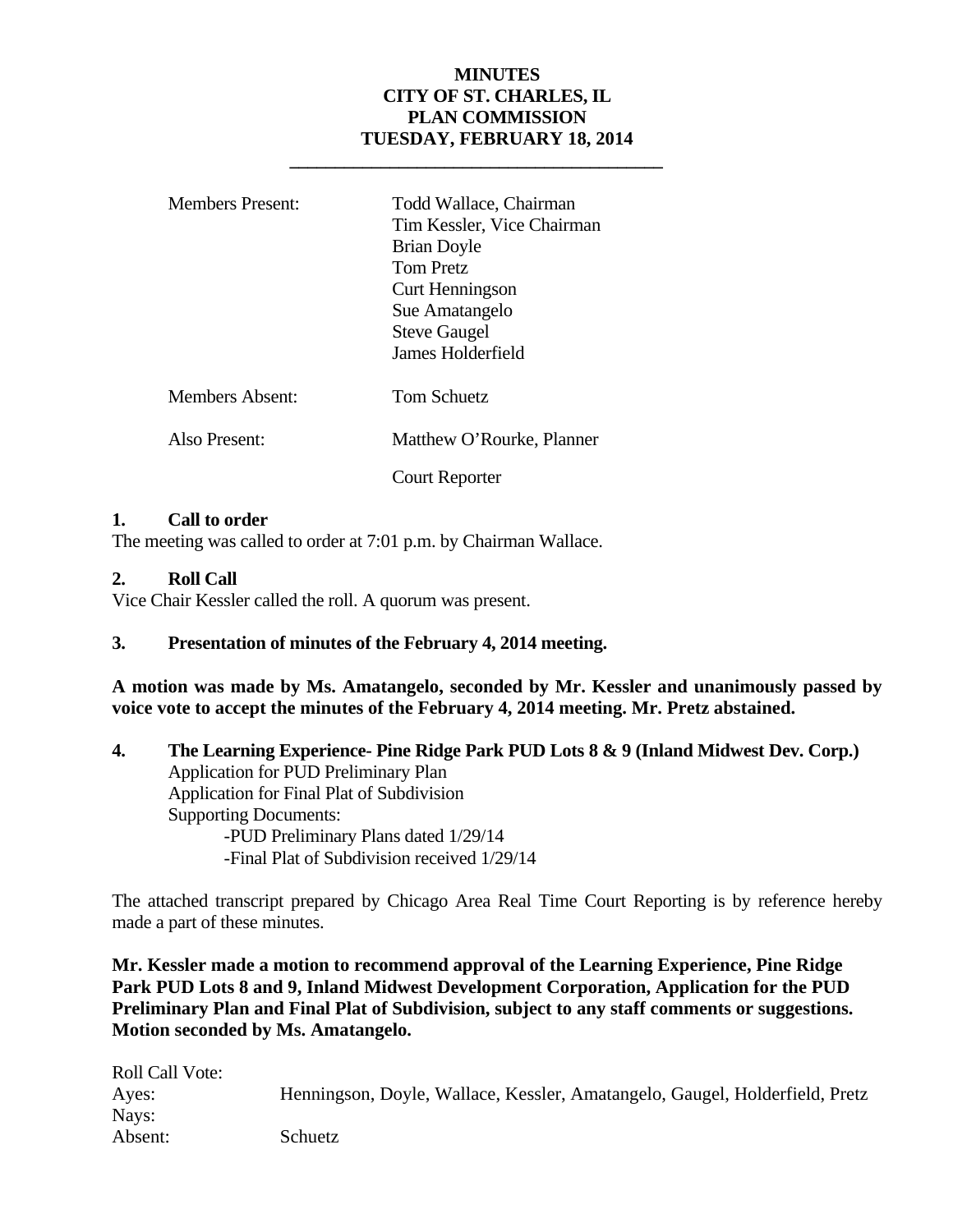#### **Minutes – St. Charles Plan Commission Tuesday, February 18, 2014 Page 2**

Motion carried: 8-0

#### **5. Meeting Announcements**  Tuesday, March 4, 2014 at 7:00pm Council Chambers Tuesday, March 18, 2014 at 7:00pm Council Chambers Tuesday, April 8, 2014 at 7:00pm Council Chambers

#### **6. Additional Business from Plan Commission Members, Staff, or Citizens.**

#### **7. Adjournment at 7:26PM**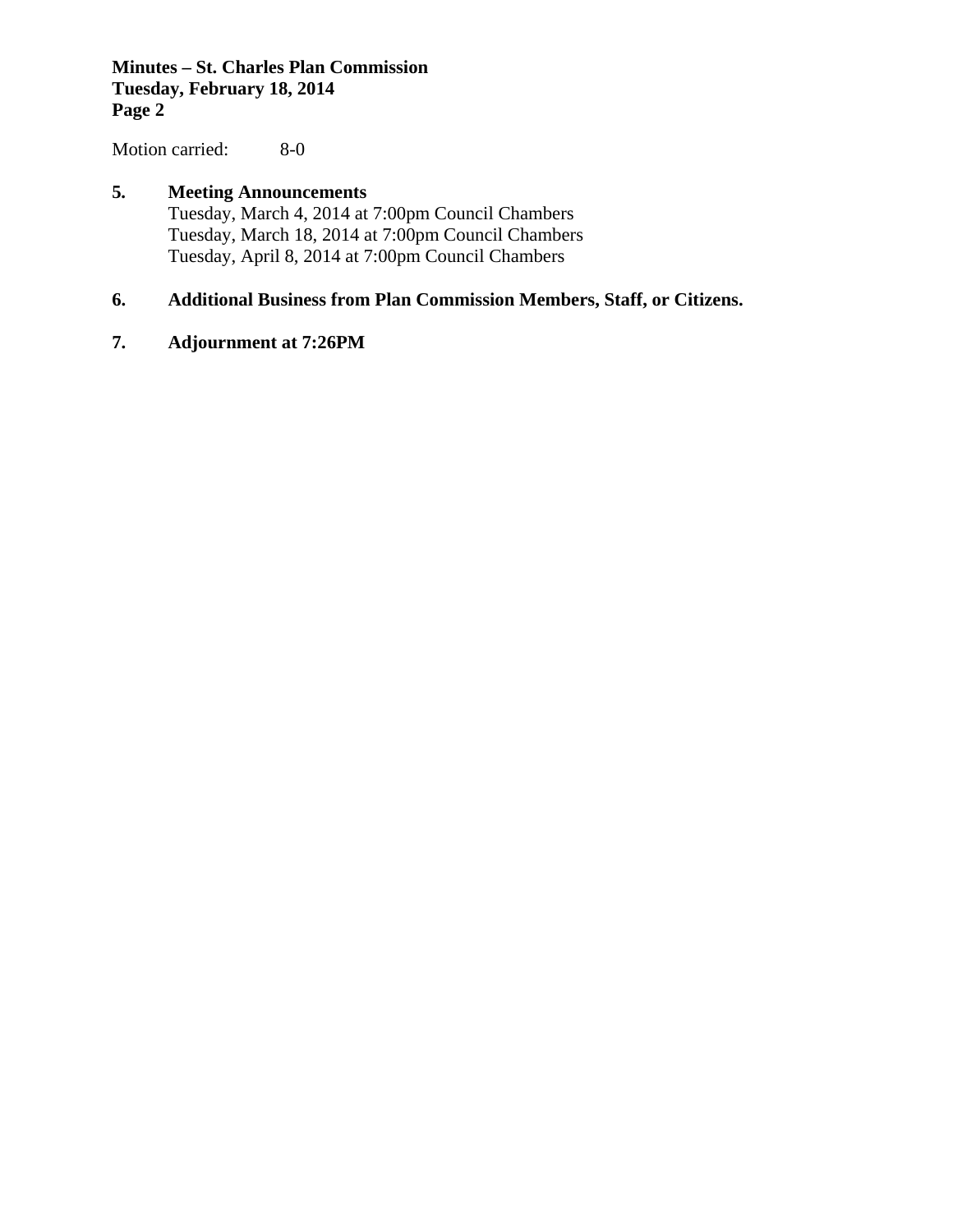| $\mathbf 1$         | S63481                                                      |
|---------------------|-------------------------------------------------------------|
| $\overline{2}$<br>3 | STATE OF ILLINOIS<br>SS.<br>COUNTY OF KANE                  |
| 4                   |                                                             |
| 5                   | BEFORE THE PLAN COMMISSION<br>OF THE CITY OF ST. CHARLES    |
| 6                   |                                                             |
| 7                   | In Re the Matter of:                                        |
| 8                   | The Learning<br>Experience, Pine                            |
| 9                   | Ridge Park PUD Lots<br>8 and 9.                             |
| 10                  |                                                             |
| 11                  |                                                             |
| 12                  |                                                             |
| 13                  | REPORT OF PROCEEDINGS                                       |
| 14                  | Century Station Training Room<br>112 North Riverside Avenue |
| 15                  | St. Charles, Illinois 60174                                 |
| 16                  | February 18, 2014                                           |
|                     | $7:01$ p.m.                                                 |
| 17<br>18            |                                                             |
| 19                  |                                                             |
| 20                  |                                                             |
| 21                  |                                                             |
| 22                  |                                                             |
| 23                  | Reported by: Joanne E. Ely,                                 |
| 24                  | CSR, RPR<br>Notary Public, Kane County, Illinois            |

Г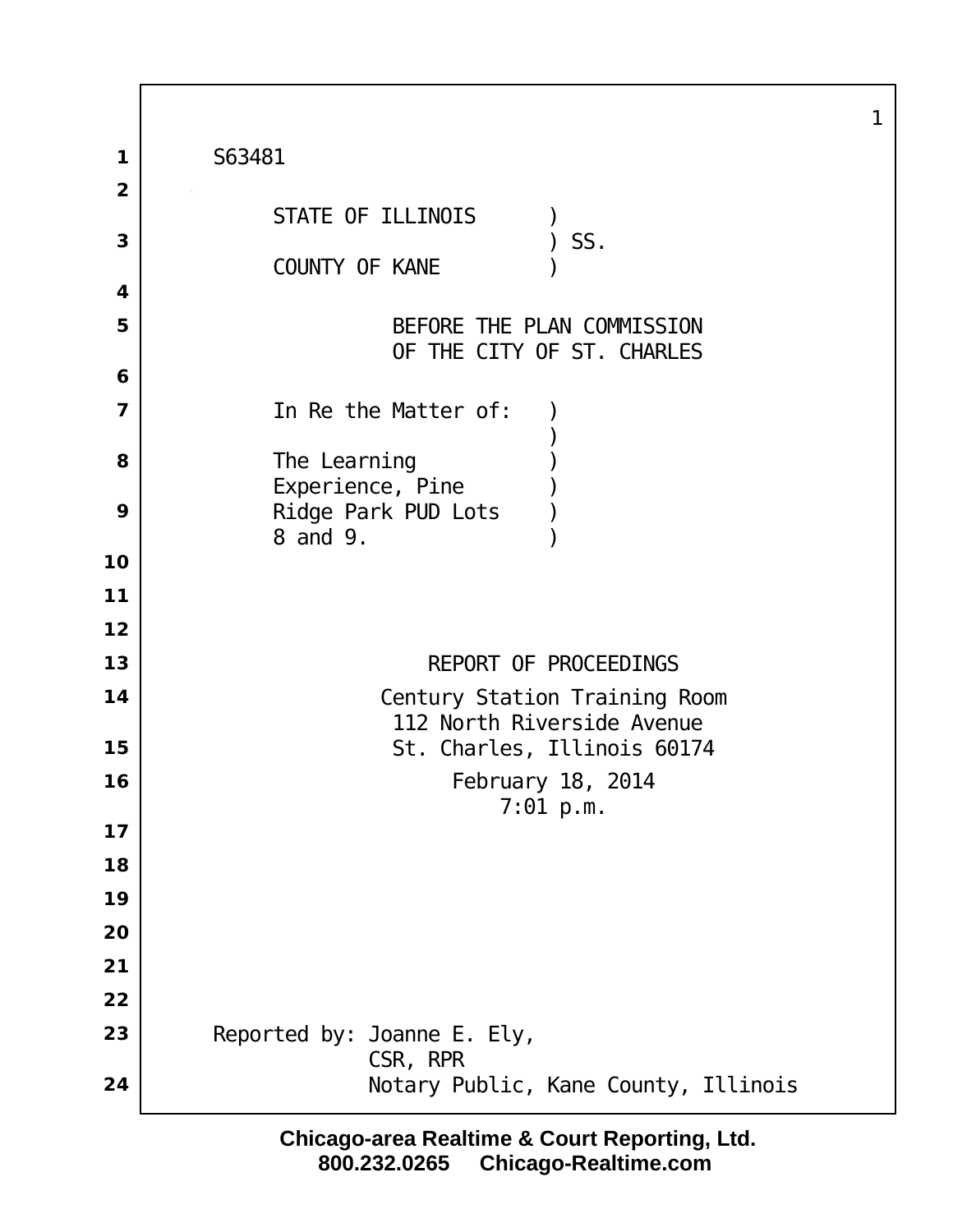PRESENT: MR. TODD WALLACE, Chairman; MR. TIM KESSLER, Vice Chairman; MS. SUE AMATANGELO, Member; MR. BRIAN DOYLE, Member; MR. STEVE GAUGEL, Member; MR. CURT HENNINGSON, Member; MR. JAMES HOLDERFIELD, Member; and MR. THOMAS PRETZ, Member. ALSO PRESENT: 11 | MR. MATTHEW O'ROURKE, Planner.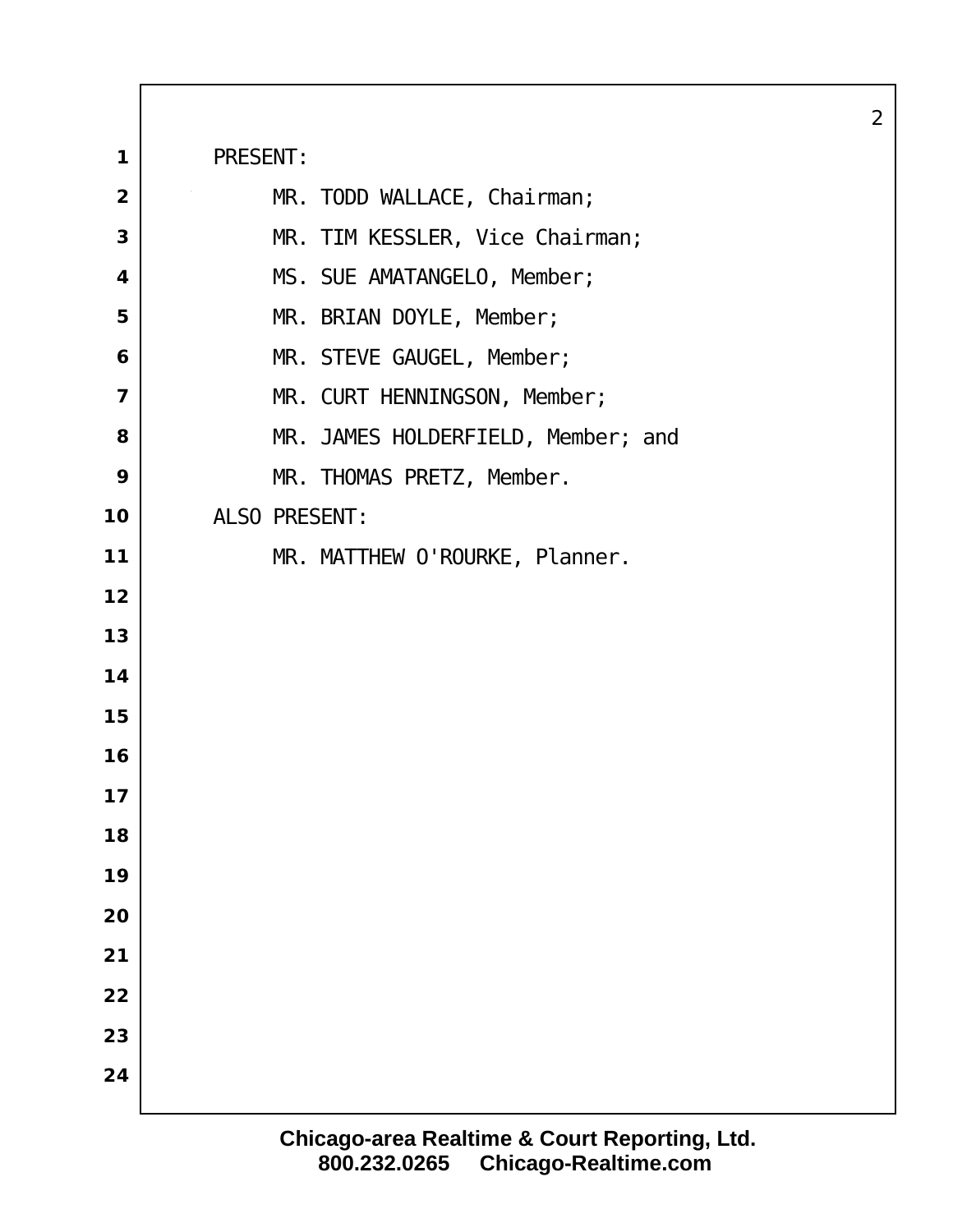|                         | 3                                               |
|-------------------------|-------------------------------------------------|
| 1                       | CHAIRMAN WALLACE: This meeting of the           |
| $\overline{2}$          | St. Charles Plan Commission will come to order. |
| 3                       | Tim, roll call.                                 |
| $\overline{\mathbf{4}}$ | VICE CHAIRMAN KESSLER: Amatangelo.              |
| 5                       | MEMBER AMATANGELO: Here.                        |
| 6                       | VICE CHAIRMAN KESSLER: Doyle.                   |
| $\overline{7}$          | MEMBER DOYLE: Here.                             |
| 8                       | VICE CHAIRMAN KESSLER: Pretz.                   |
| 9                       | MEMBER PRETZ: Here.                             |
| 10                      | VICE CHAIRMAN KESSLER: Holderfield.             |
| 11                      | MEMBER HOLDERFIELD: Here.                       |
| 12                      | VICE CHAIRMAN KESSLER: Gaugel.                  |
| 13                      | MEMBER GAUGEL: Here.                            |
| 14                      | VICE CHAIRMAN KESSLER: Henningson.              |
| 15                      | MEMBER HENNINGSON: Here.                        |
| 16                      | VICE CHAIRMAN KESSLER: Wallace.                 |
| 17                      | CHAIRMAN WALLACE: Here.                         |
| 18                      | VICE CHAIRMAN KESSLER: Kessler is here.         |
| 19                      | CHAIRMAN WALLACE: All right. Item 3 on          |
| 20                      | the agenda is presentation of minutes of the    |
| 21                      | February 4th, 2014, meeting.                    |
| 22                      | Is there a motion?                              |
| 23                      | MEMBER AMATANGELO: So moved.                    |
| 24                      | VICE CHAIRMAN KESSLER: Second.                  |
|                         |                                                 |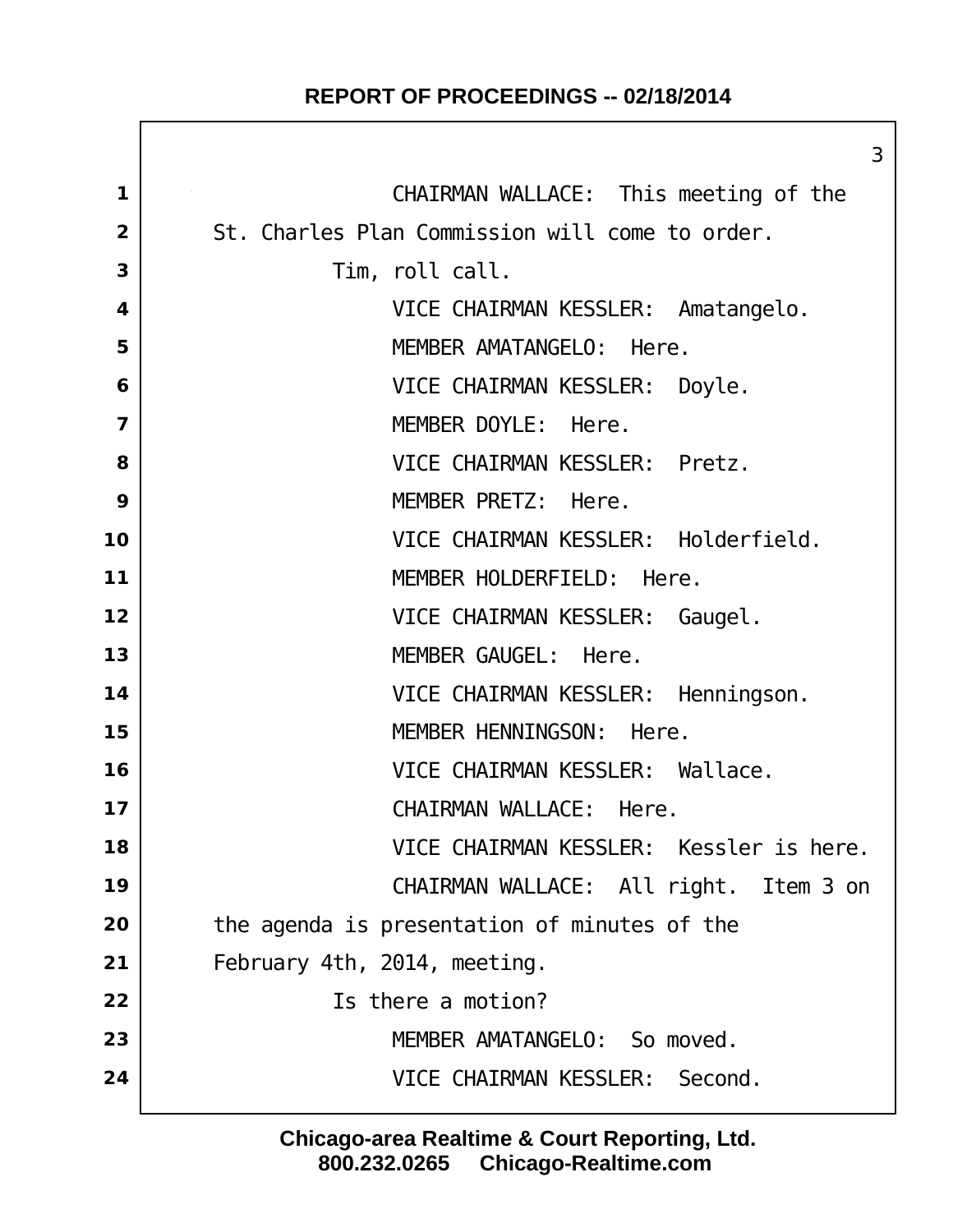$\Gamma$ 

|                         | $\overline{4}$                                          |
|-------------------------|---------------------------------------------------------|
| $\mathbf 1$             | CHAIRMAN WALLACE: All in favor.                         |
| $\overline{2}$          | (Ayes heard.)                                           |
| 3                       | CHAIRMAN WALLACE: Opposed.                              |
| 4                       | MEMBER PRETZ: I'm going to abstain.                     |
| 5                       | CHAIRMAN WALLACE: Okay. So we have                      |
| 6                       | seven ayes, zero nays, one abstention.                  |
| $\overline{\mathbf{z}}$ | All right. Item 4 on the agenda is the                  |
| 8                       | Learning Experience, Pine Ridge Park PUD Lots 8 and 9,  |
| 9                       | Inland Midwest Development Corporation, Application for |
| 10                      | PUD Preliminary Plan, Application for Final Plat of     |
| 11                      | Subdivision, with supporting PUD Preliminary Plans      |
| 12                      | dated 1/29/14 and Final Plat of Subdivision received    |
| 13                      | $1/29/14$ .                                             |
| 14                      | Okay. Matt is here.                                     |
| 15                      | Matt, we're just starting on Item 4.                    |
| 16                      | MR. O'ROURKE: Okay.                                     |
| 17                      | CHAIRMAN WALLACE: Besides the                           |
| 18                      | supporting documents that are named in the minutes, was |
| 19                      | there anything else?                                    |
| 20                      | MR. O'ROURKE: No. Just the ones shown                   |
| 21                      | on the agenda.                                          |
| 22                      | CHAIRMAN WALLACE:<br>Okay.                              |
| 23                      | MR. O'ROURKE: Those are all the                         |
| 24                      | supporting documents, and then the attachments to the   |
|                         |                                                         |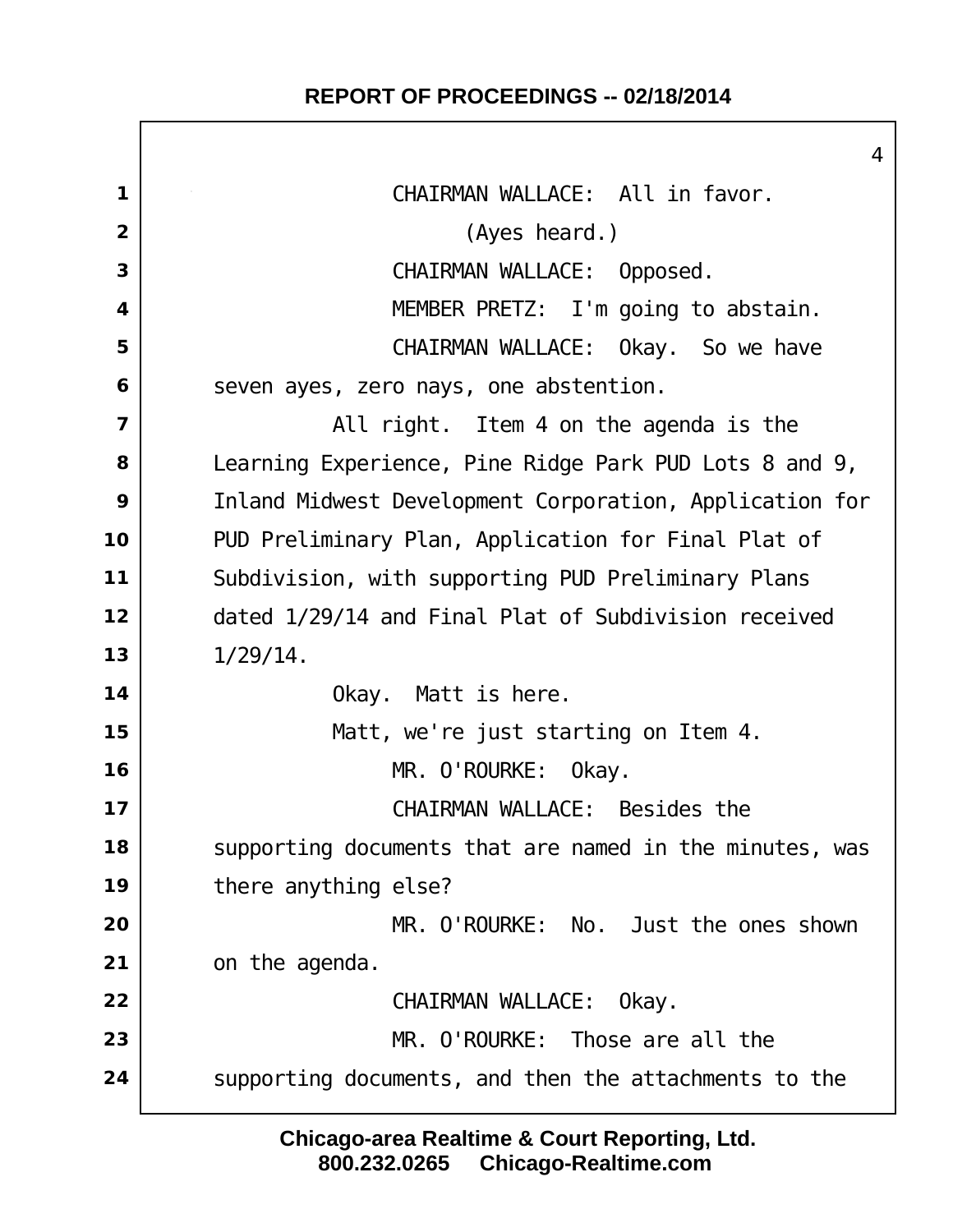staff report. CHAIRMAN WALLACE: Okay. MR. O'ROURKE: There's a couple listed there, but this isn't a public hearing so there's no like formal exhibits, attachments. CHAIRMAN WALLACE: Okay. Do you have anything for us? MR. O'ROURKE: Yes. Just as a preface to the discussion this evening, what's being -- basically, what was submitted is a preliminary PUD plan and final plat of subdivision for the proposed project that you see in front of you. When the Pine Ridge and Regency Estates PUD was approved, essentially, it approved this concept plan that shows the general layout of the roads, lots, retention facilities, all those sorts of things; but it had a provision in it that basically said every lot as it gets developed should come through for its own individual PUD preliminary plan. So that's basically what we're looking at tonight. All the development standards and bulk requirements were essentially incorporated into the PUD that sort of is the law of the land for this whole development, but essentially, it still had to have the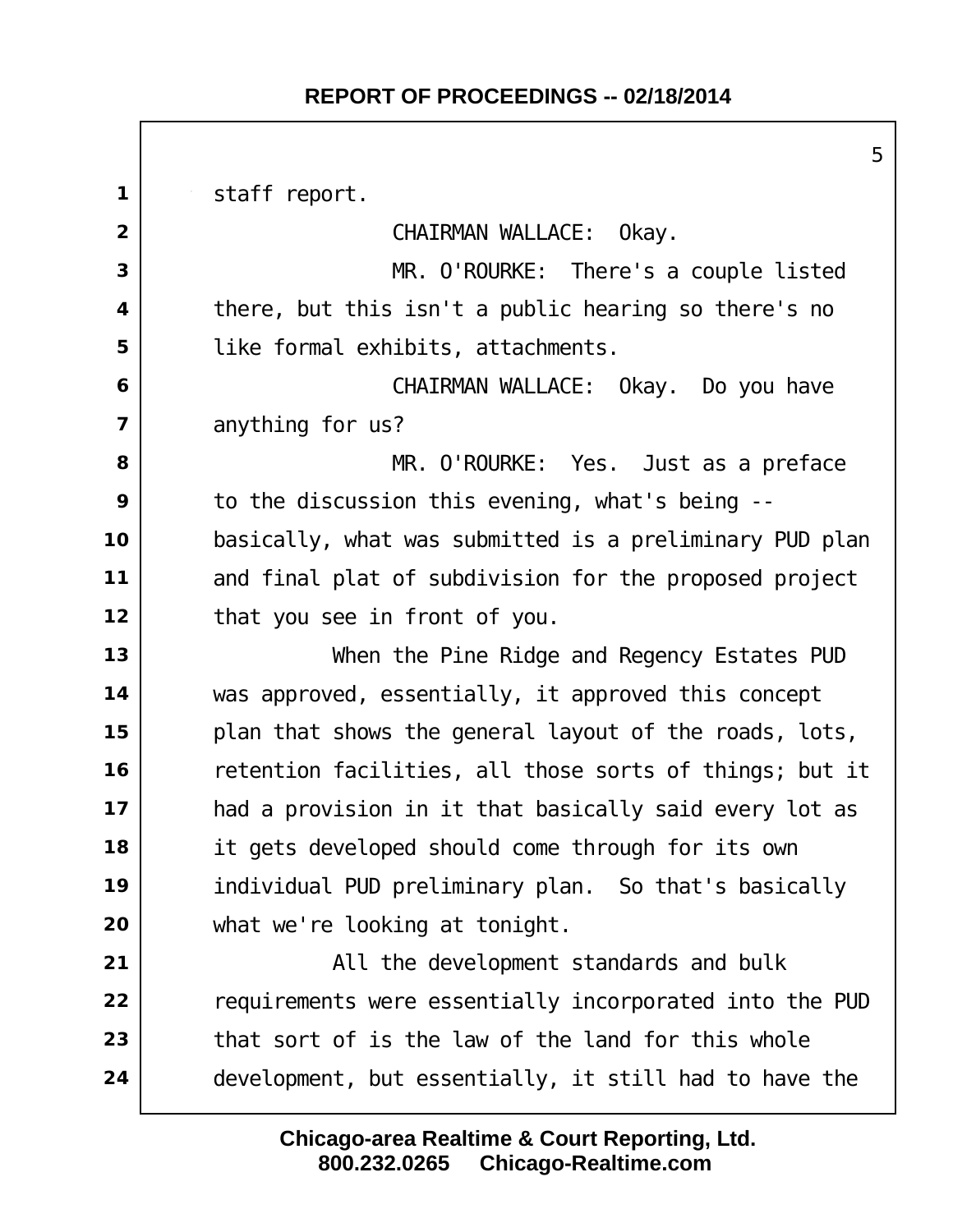|                | 6                                                       |
|----------------|---------------------------------------------------------|
| $\mathbf{1}$   | PUD review. It was very specific that it come in front  |
| $\overline{2}$ | of the Plan Commission and then get reviewed by the     |
| 3              | City Council before final engineering plans would get   |
| 4              | approved by staff and so on.                            |
| 5              | So, essentially, they're here tonight looking           |
| 6              | for that PUD preliminary review and any comments and/or |
| $\overline{ }$ | recommendations from the Plan Commission.               |
| 8              | With that I would turn it over to the                   |
| 9              | applicant.                                              |
| 10             | CHAIRMAN WALLACE: Okay.                                 |
| 11             | MR. SORCE: Thank you.                                   |
| 12             | CHAIRMAN WALLACE: If you would just                     |
| 13             | start off by stating your name for the record.          |
| 14             | MR. SORCE: Yes. Certainly. My name is                   |
| 15             | Ron Sorce. I'm with Sorce Architects. We are the        |
| 16             | architects for this particular project hired by Inland. |
| 17             | A little bit about the Learning Experience --           |
| 18             | some might call it a day-care center, but they like to  |
| 19             | refer to themselves as a child-development center.      |
| 20             | They have a capacity in this particular                 |
| 21             | building of about 180, you know, children ranging       |
| 22             | anywhere from six months to five years. They also have  |
| 23             | an after-school program which takes place a little bit  |
| 24             | later in the evening and a lot of activities. So it's   |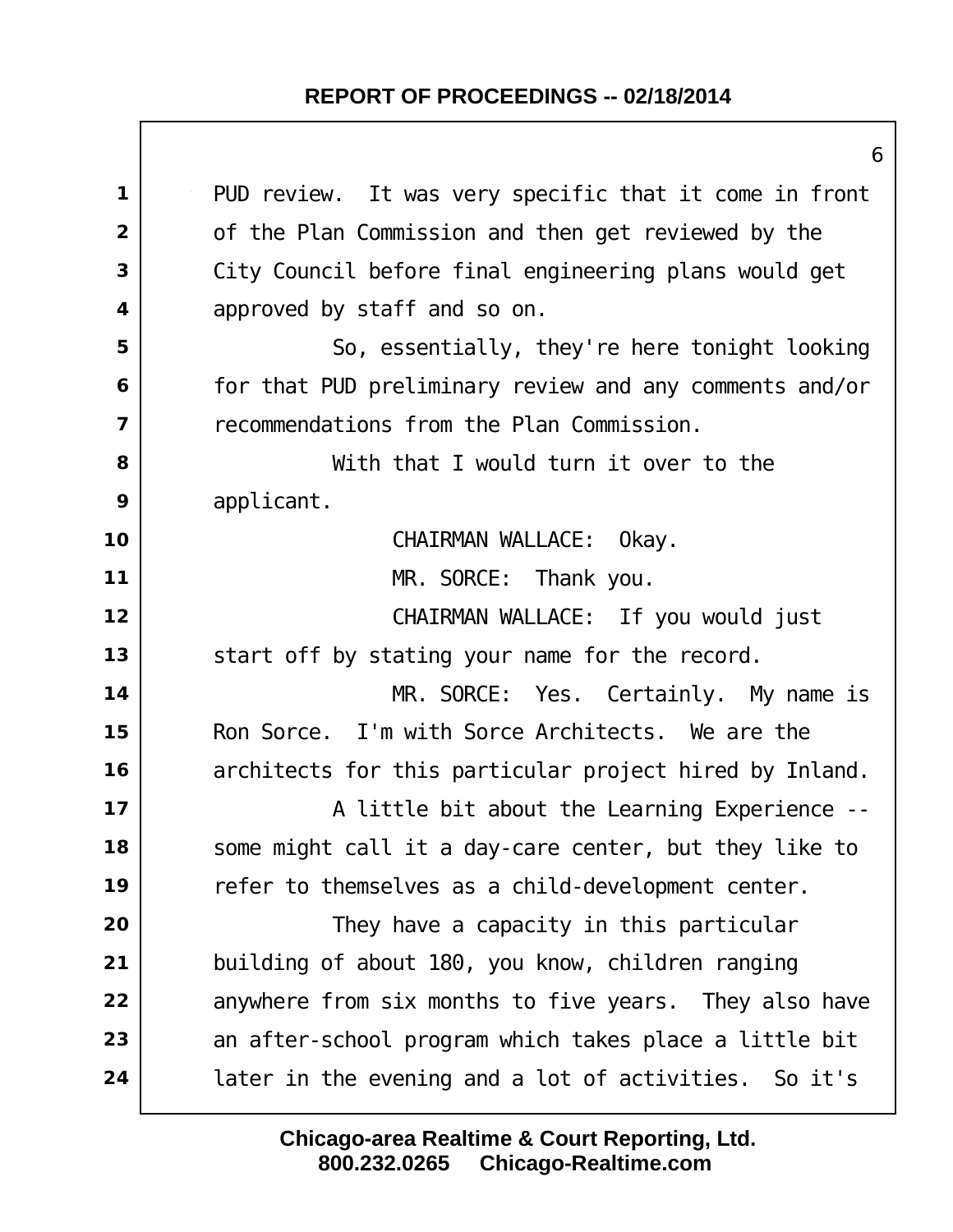|                         | 7                                                       |
|-------------------------|---------------------------------------------------------|
| $\mathbf 1$             | really a developmental center for children.             |
| $\overline{2}$          | It's a high-security building in that                   |
| 3                       | there's -- you can see the fenced-in playground area of |
| $\overline{\mathbf{4}}$ | about 5,000 square feet. All the classrooms -- there's  |
| 5                       | about 9 to 10 classrooms on the interior. They all      |
| 6                       | have separate exits. So it's a really nice facility     |
| $\overline{\mathbf{z}}$ | for children that you can feel secure with.             |
| 8                       | As I said, the building is about                        |
| 9                       | 10,000 square feet, and the average center -- according |
| 10                      | to the statistics, they have about 40 children          |
| 11                      | diapered, 38 children potty trained, and 105 children   |
| 12                      | non-di apered.                                          |
| 13                      | They have about -- as far as the employment,            |
| 14                      | about 24 people at any given time. Some are part-time,  |
| 15                      | and some are full-time.                                 |
| 16                      | But to get to the building -- first, I'd like           |
| 17                      | to, you know, go through the site plan with you, if you |
| 18                      | will. This is the landscape plan.                       |
| 19                      | MR. O'ROURKE: You just scroll up to it.                 |
| 20                      | MR. SORCE: There we go.                                 |
| 21                      | This parcel was originally divided into two             |
| 22                      | as it is now, but the areas have changed.<br>The        |
| 23                      | original Parcel A was 52,800 square feet, and that's    |
| 24                      | the -- divided by -- this particular property line on   |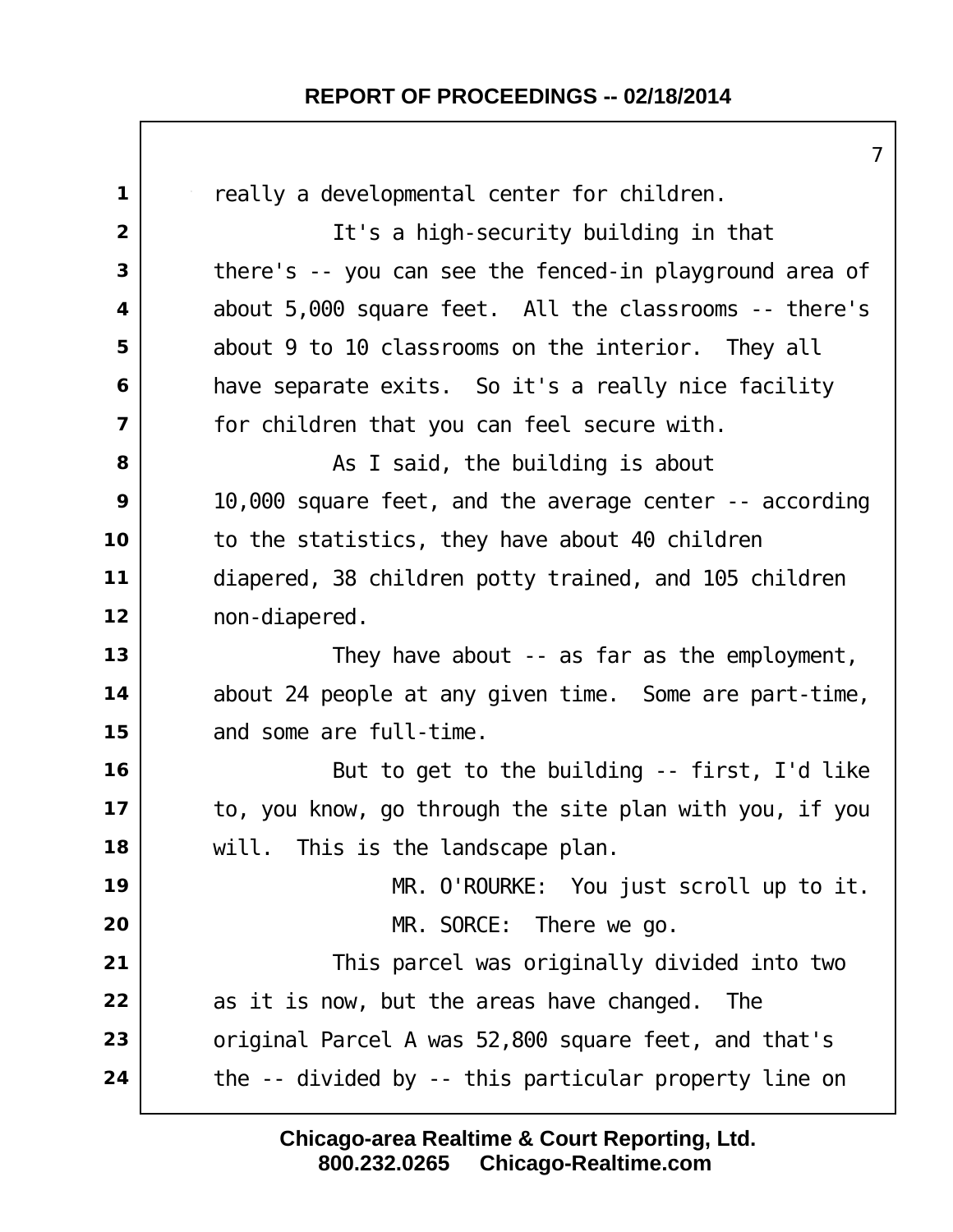the west moved over, so we had more in this parcel than we had in that parcel. This parcel here, Parcel B, has been modified. It's a little bit over an acre. This parcel now, Parcel A, is 52,872 square feet. Parcel B is 43,574 square feet. So we relocated the property line.  $\vert$  **There is a common access to Parcel A and to**  Parcel B, and you can see how that works over here. So that's for future development in this area. The parking dedicated to the learning center is -- we have about 41 cars. They typically drop the children off, escort them into the facility for Security reasons, and then move on and exit out this way.  $\vert$  So it's a complete accessible site all the way around. It's easily accessible for, you know, first responders and so forth. So it's kind of a nice development in this area. This area here is about 5,000 square feet of fenced-in playground, and this is the building that's about 10,000 square feet. The site is fully landscaped, and I'll show you that in a moment. | **Is it the other way?** 

> **800.232.0265 Chicago-Realtime.com Chicago-area Realtime & Court Reporting, Ltd.**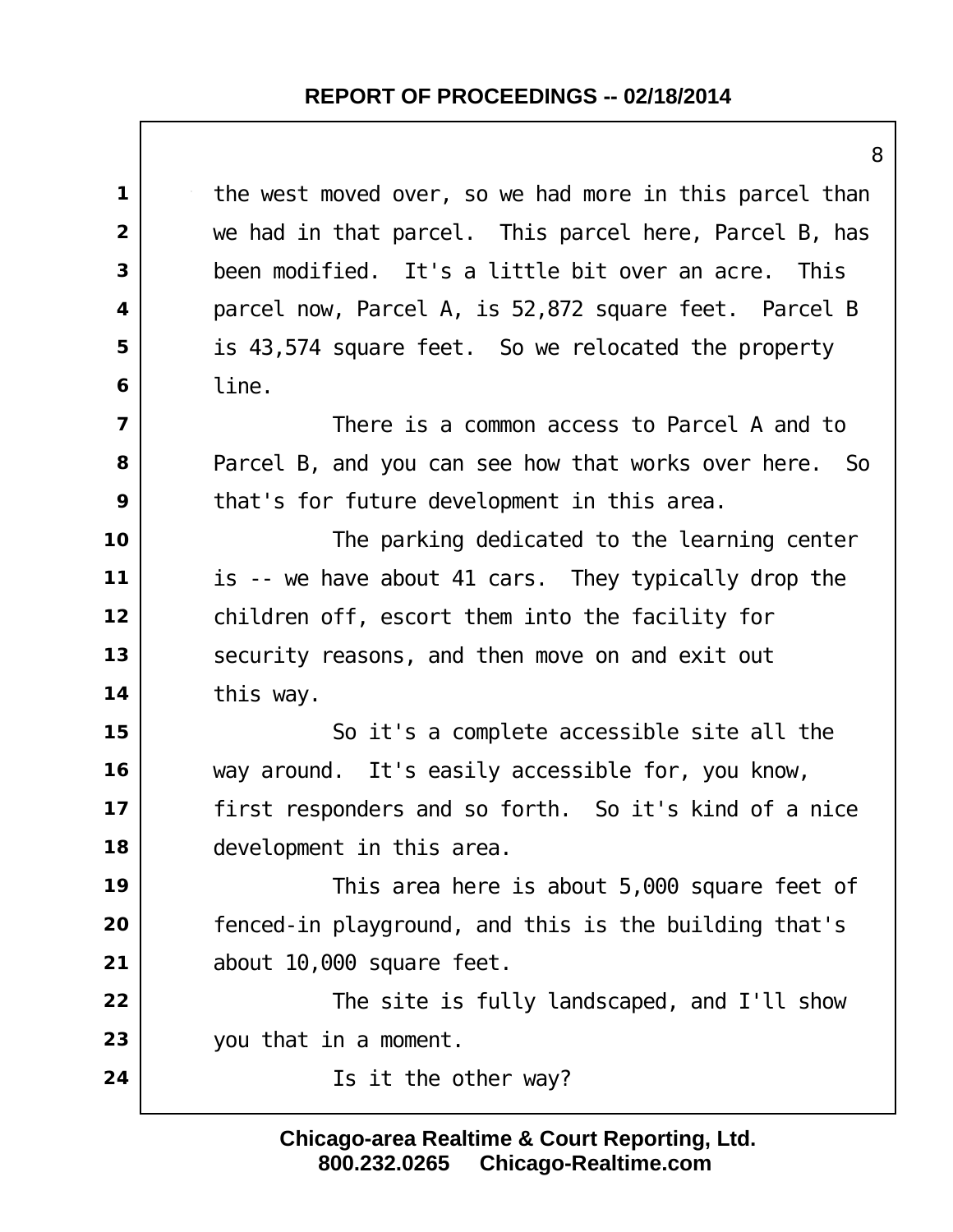|                | ς                                                       |
|----------------|---------------------------------------------------------|
| $\mathbf{1}$   | MR. O'ROURKE: No. It's one down after                   |
| $\overline{2}$ | the elevations.                                         |
| 3              | MR. SORCE: Okay. Forgive me with this.                  |
| 4              | We have quite a few trees around the area               |
| 5              | that -- we meet the PUD ordinance with the amount of    |
| 6              | trees and shrubbery around the building.                |
| $\overline{7}$ | These are all Maple trees in this area which            |
| 8              | is on the street front, and then we have some Cypress   |
| 9              | trees and Honey Locusts, plus a lot of ground cover in  |
| 10             | addition to the Junipers around the sign, and some      |
| 11             | other Sumacs in this particular area. So I think we've  |
| 12             | covered the area sufficiently with the landscaping.     |
| 13             | The building $-$ this is a single-story                 |
| 14             | building, masonry and siding. The siding is a beige     |
| 15             | HardiePlank that you can see here, and, of course, the, |
| 16             | I don't know, reddish brick, asphalt shingle roof in a  |
| 17             | Bi scayne blue.                                         |
| 18             | The building has a residential appeal to it,            |
| 19             | which I think is nice for this particular area; and you |
| 20             | can see we have duplicated as much as possible -- what  |
| 21             | happens on the front, we duplicated that on the rear.   |
| 22             | The same thing you can see on the east elevation and    |
| 23             | then, of course, the west elevation.                    |
| 24             | So this gives you an idea -- this is the rear           |
|                |                                                         |

**800.232.0265 Chicago-Realtime.com Chicago-area Realtime & Court Reporting, Ltd.**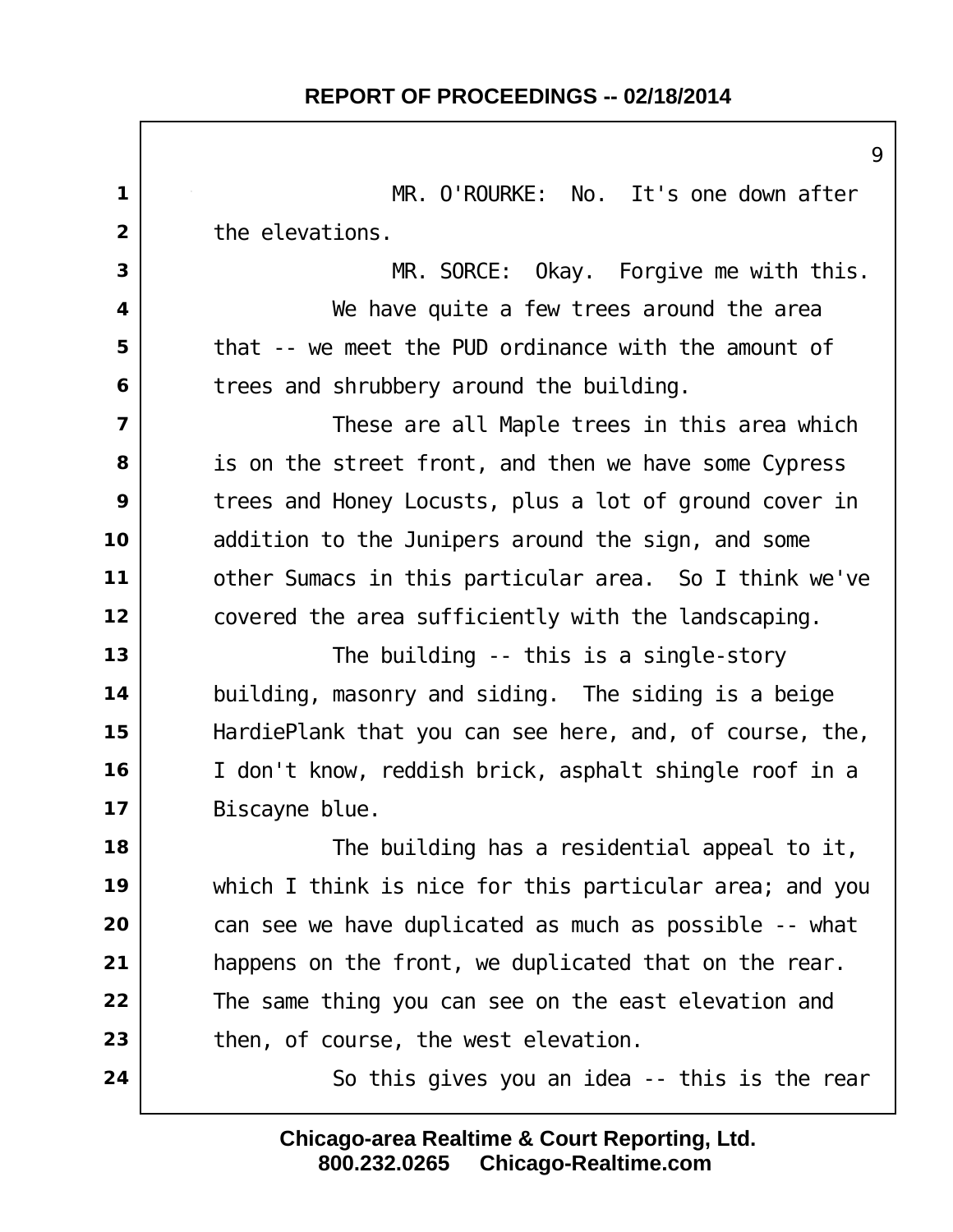of the building here. This gives you an idea of what the building looks like. These are the emergency exit doors. They're again for every classroom on the interior, and I don't have that plan with us. That's for future. This is the -- it's a vinyl fence. This is around the playground area, and the fence also secures the back of the building going up to about this point. So those entrances are secured so the children, if they have to leave in an emergency situation, they're not running right out on the street. | Essentially, that concludes -- if you have any questions, I'd certainly be glad to answer them for you. VICE CHAIRMAN KESSLER: Yeah. I have a question. MR. SORCE: Certainly. VICE CHAIRMAN KESSLER: Biscayne blue? MR. SORCE: Biscayne blue. VICE CHAIRMAN KESSLER: That's a bright blue, isn't it? MR. SORCE: It's a relatively -- it's milder than it sounds. VICE CHAIRMAN KESSLER: I think the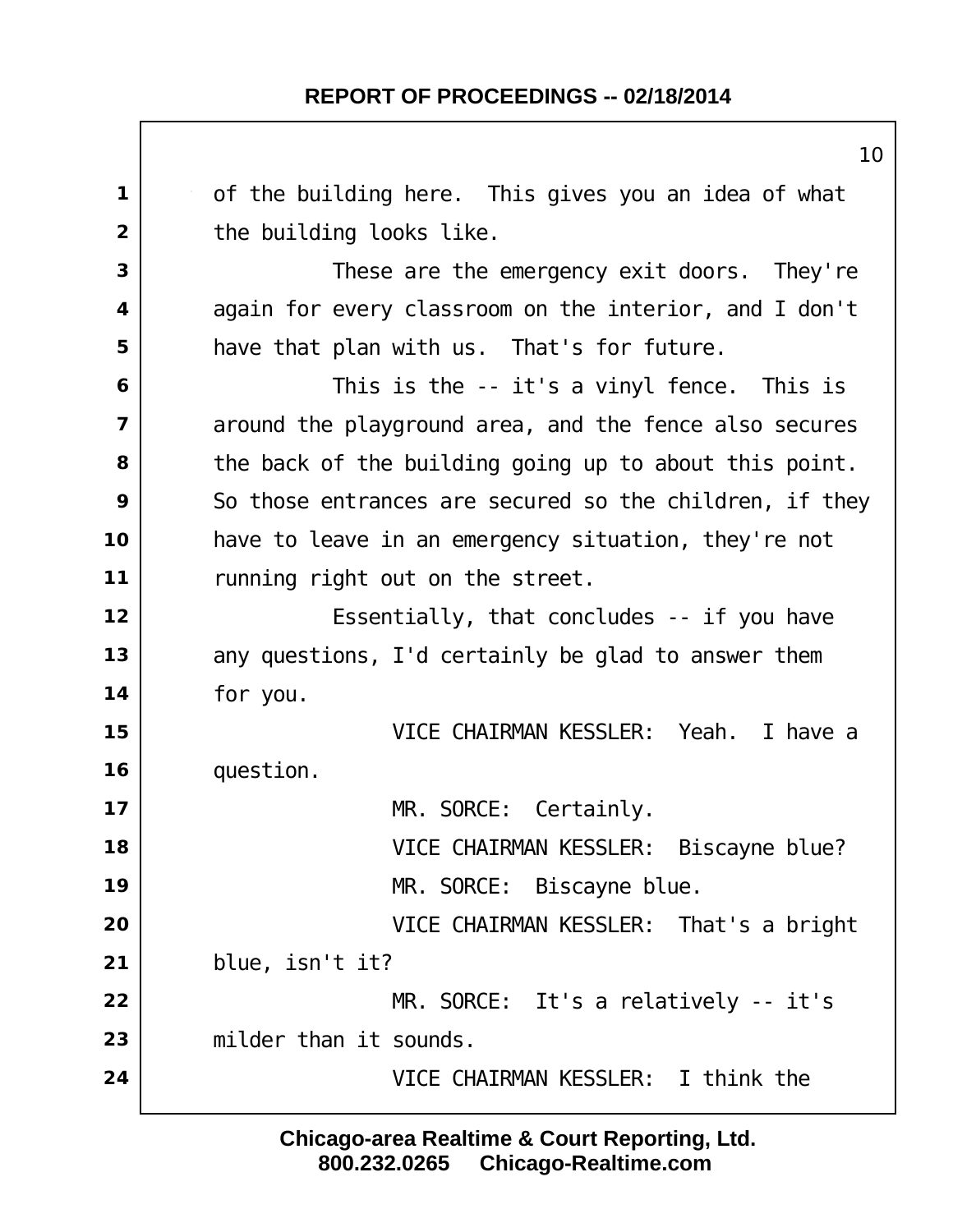Biscayne Bay is pretty blue. MR. SORCE: Yeah. VICE CHAIRMAN KESSLER: Just a couple of questions. MR. SORCE: This is pretty close to it, if you will. VICE CHAIRMAN KESSLER: Oh, it is. at any rate, I don't know if this question will be for you or the people from the organization, but is this a day-care center, or is it a preschool? Is it a child development, or is it -- MR. SORCE: It is a day care, but they have a lot of activities. MR. DeANGELIS: It's a combination, you know, truly. They have an extensive proprietary curriculum that they use with various ages, and it's actually from six weeks old up until basically kindergarten. VICE CHAIRMAN KESSLER: So you have to have somebody directly qualified on staff all the time the kids are there? MR. DeANGELIS: Yes, exactly. VICE CHAIRMAN KESSLER: Okay. So you 24 | are a pre-school. You're licensed as a pre-school.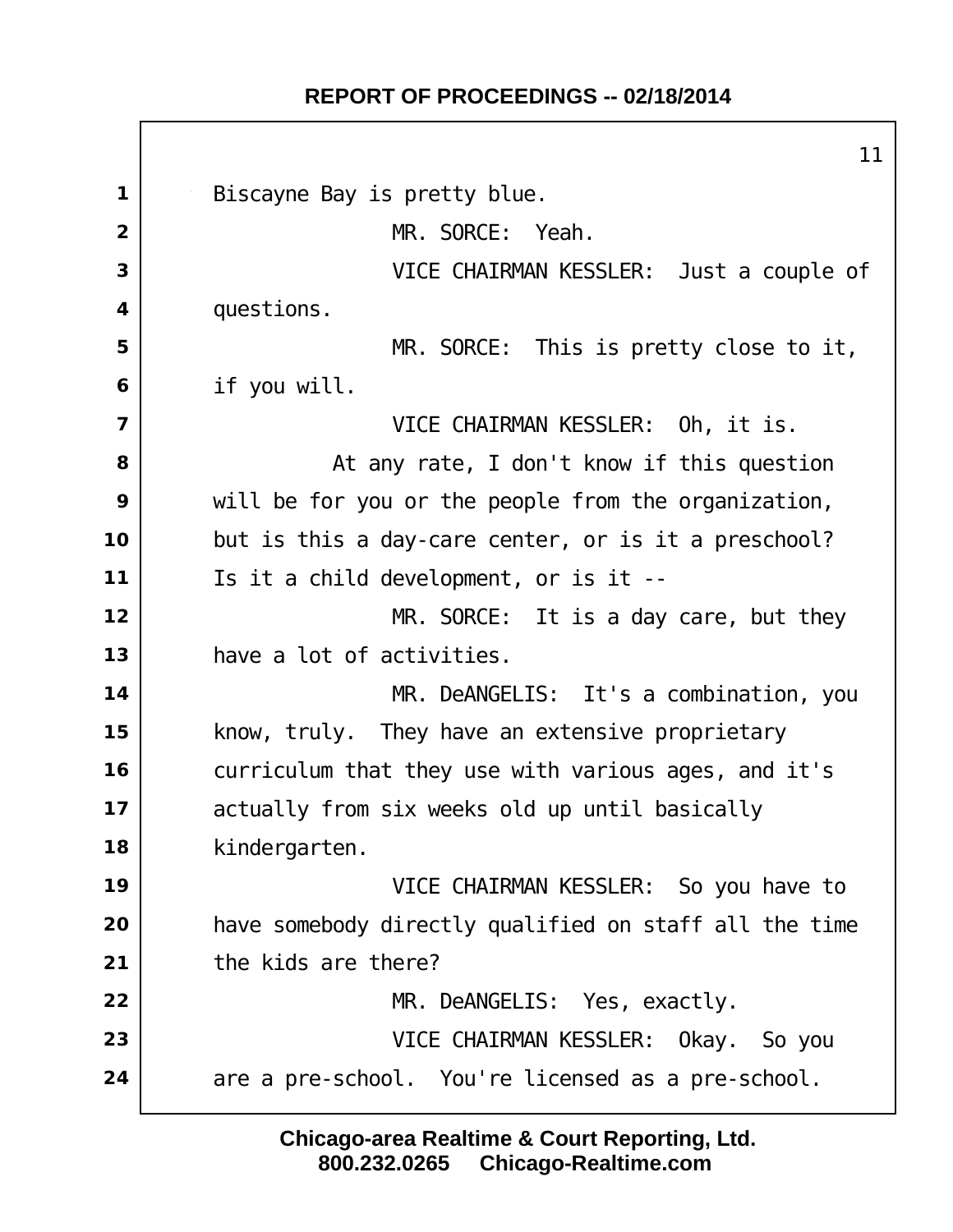MR. DeANGELIS: Yeah. VICE CHAIRMAN KESSLER: Okay. All right. MR. DeANGELIS: Yeah. They pride | themselves on that. That's what differentiates them from your typical day-care type center. They have developed these curriculums, and they're using them. They have over -- they have approximately 200 centers now nationally, and they're growing. They're probably the most -- the fastest growing type of facility like this in the country right now in terms of expansion. VICE CHAIRMAN KESSLER: You gave the population and, you know, diapered and potty trained, et cetera. But what are the hours? What are the hours that this will be operated? MR. DeANGELIS: 6:30 to 6:30. MR. SORCE: 6:30 to 6:30. VICE CHAIRMAN KESSLER: Seven days a week? MR. DeANGELIS: Well, no, during Monday through Friday. They do some stuff on weekends, but that's more like open houses and special type of --VICE CHAIRMAN KESSLER: Okay. Nothing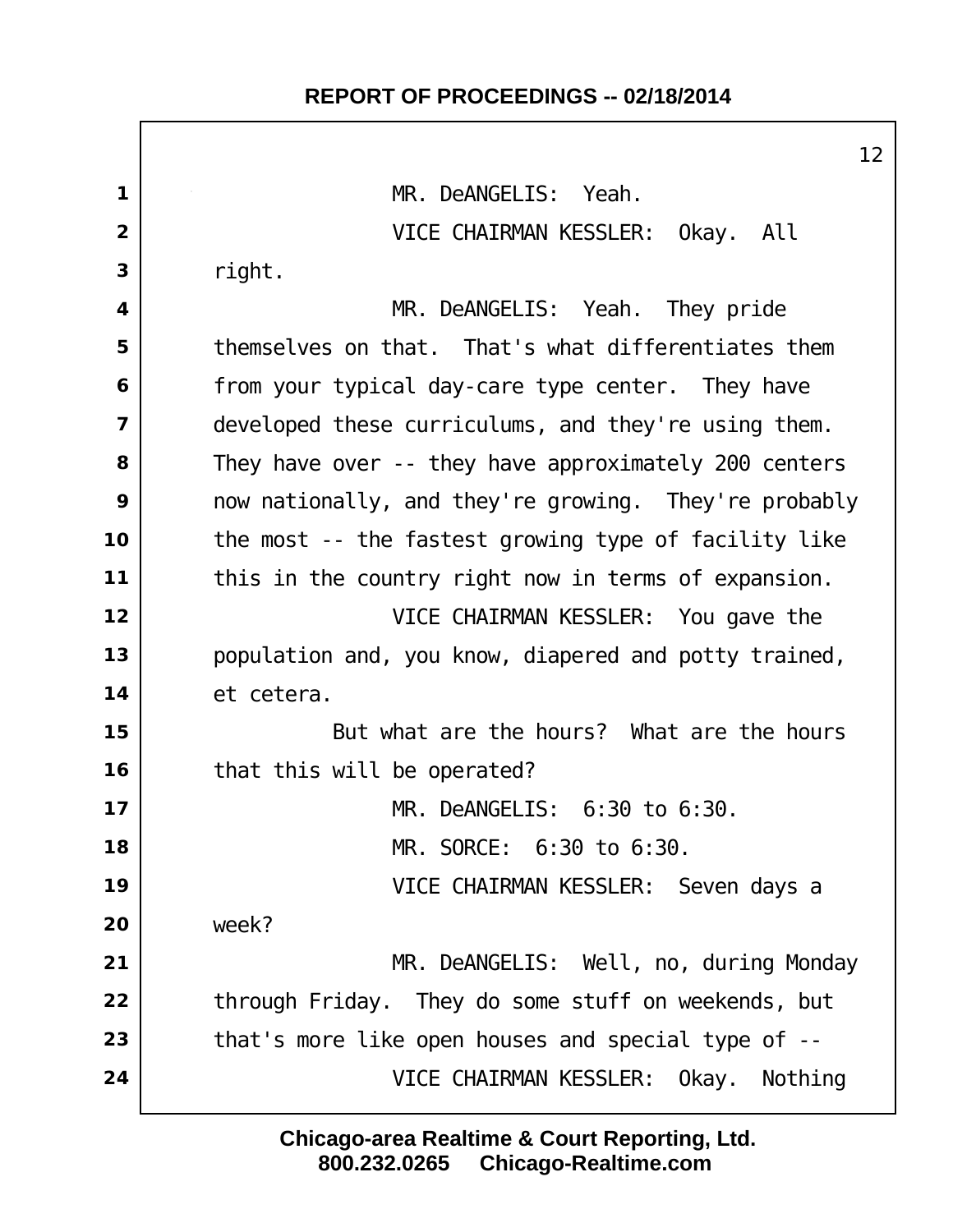scheduled. I mean it's not -- MR. DeANGELIS: No. It's not designed to be open. VICE CHAIRMAN KESSLER: Not on a set Schedule. MR. DeANGELIS: Right. VICE CHAIRMAN KESSLER: Okay. So it's Monday to Friday, 6:30 -- MR. DeANGELIS: 6:30 to 6:30 basically. VICE CHAIRMAN KESSLER: Thank you. CHAIRMAN WALLACE: Matt, in the staff report, I'm correct in thinking that there are not any proposed bulk or setback standards, signage variations? MR. O'ROURKE: No. Staff did a pretty thorough review and encapsulated that in the staff materials. CHAIRMAN WALLACE: Yes. MR. O'ROURKE: All of that was reviewed as part of that. They're not asking for any additional variances or deviations on top of what was already -- excuse me -- what was already granted through the PUD when it was approved originally. CHAIRMAN WALLACE: And you don't see any issue with the way the lot is being subdivided that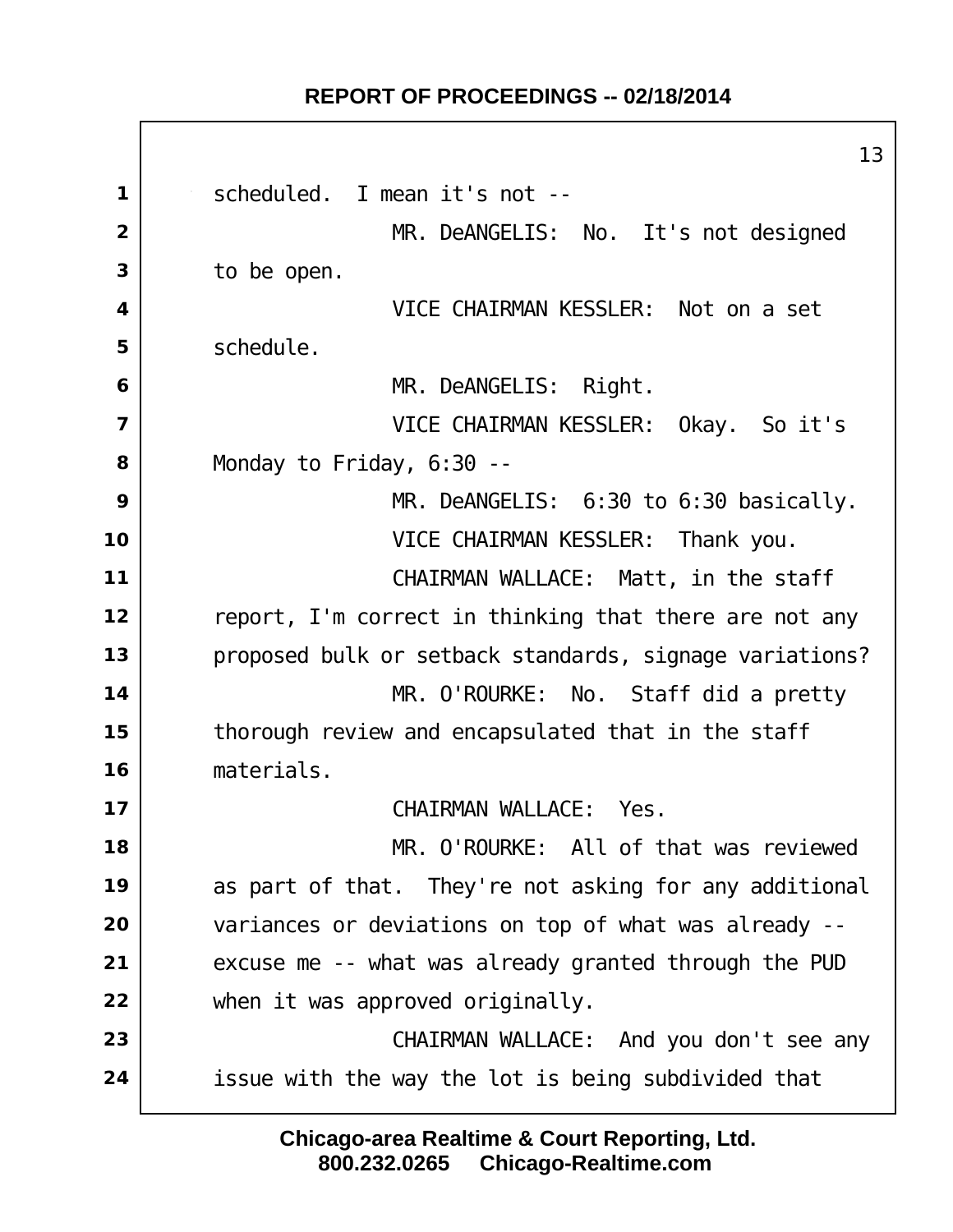would affect the development of the adjoining lots? MR. O'ROURKE: No. The code requires, and this is the underlying district, requires a 1-acre lot, which is where they're at. CHAIRMAN WALLACE: But the way it's being cut, you don't have an issue with that? MR. O'ROURKE: No. It does make a Skinnier, rectilinear lot, which I think the ultimate user for that lot, you know, might limit it, but I don't think it will create any problem. There's a right user for that. It's an acre lot. It's a lot more flexible than it probably looks on -- when you see it in real life than it does on the plans. CHAIRMAN WALLACE: As far as being able to get in and out of the site, you think the traffic flow and the right in, outs from Route 64 are sufficient? MR. O'ROURKE: Yeah. Because they also have that right-in, right-out, but there is also access to the light at Oak Street now. CHAIRMAN WALLACE: Okay. MR. O'ROURKE: So I think ingress and egress from this whole development has been approved a **lot by that particular traffic signal, and, yeah, as a**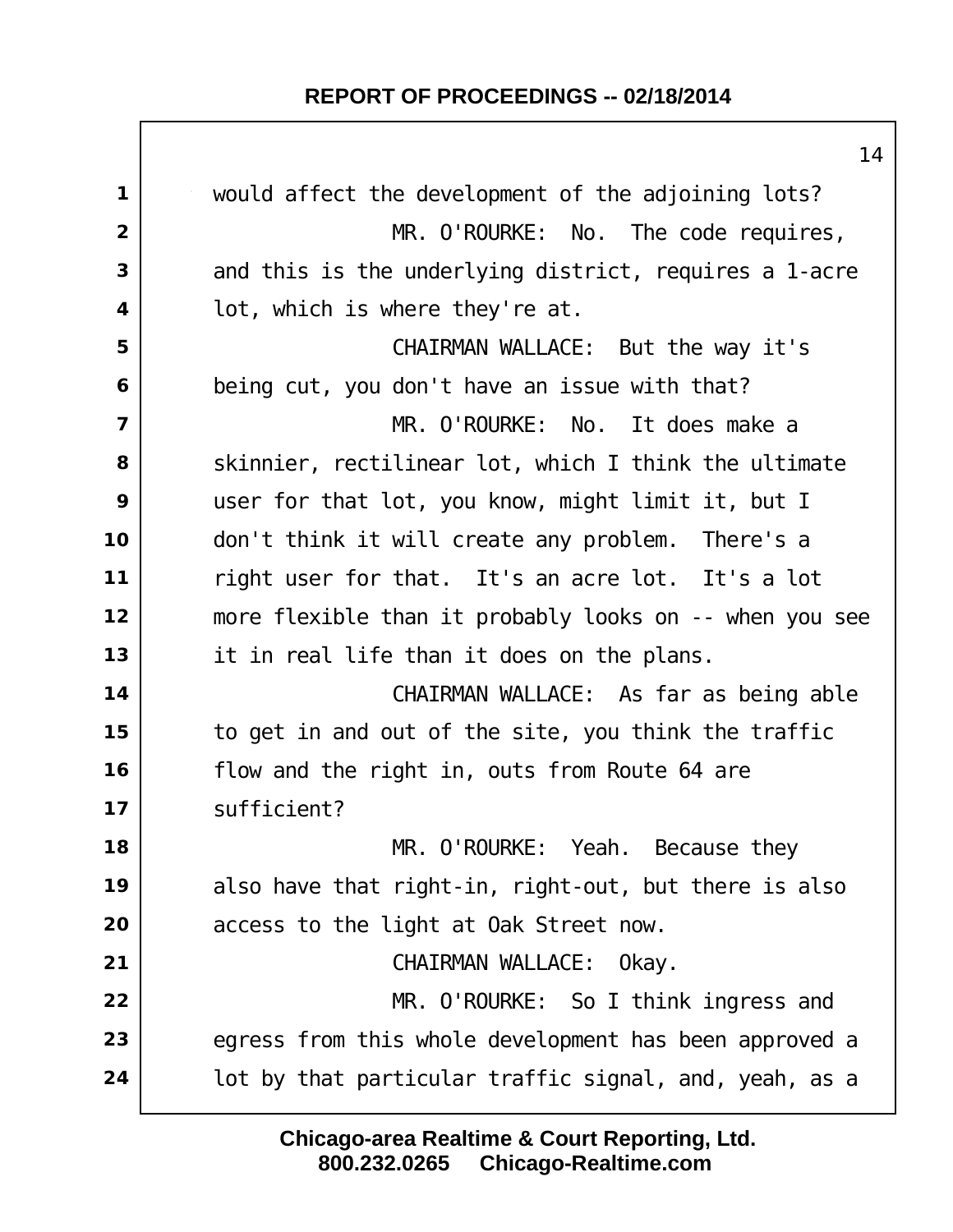frequent visitor to a day-care center, I would really have loved to see the one way set up like this -- CHAIRMAN WALLACE: Oh, yeah. MR. O'ROURKE: -- that directs parents one way in and out. It would make my life a lot easier every morning. CHAIRMAN WALLACE: Yeah. I think it's a great plan. I don't really have any other -- any issues with it. MEMBER PRETZ: My question is in reference to the design of the building as well as the colors, is that a typical center design? If there's 200 centers, is this kind of off the shelf and just a little customizing to meet the requirements here? MR. SORCE: Yes. There is some customizing to this particular building. Yeah. The colors are all pretty similar, and there's a common thread. You can identify the buildings if you go from one to the next, but they all vary a little bit. MR. O'ROURKE: If you want to scroll back to the elevation. Staff has been working with the applicant. The elevations you see are a revision from the original ones submitted, in particular the dormer elements and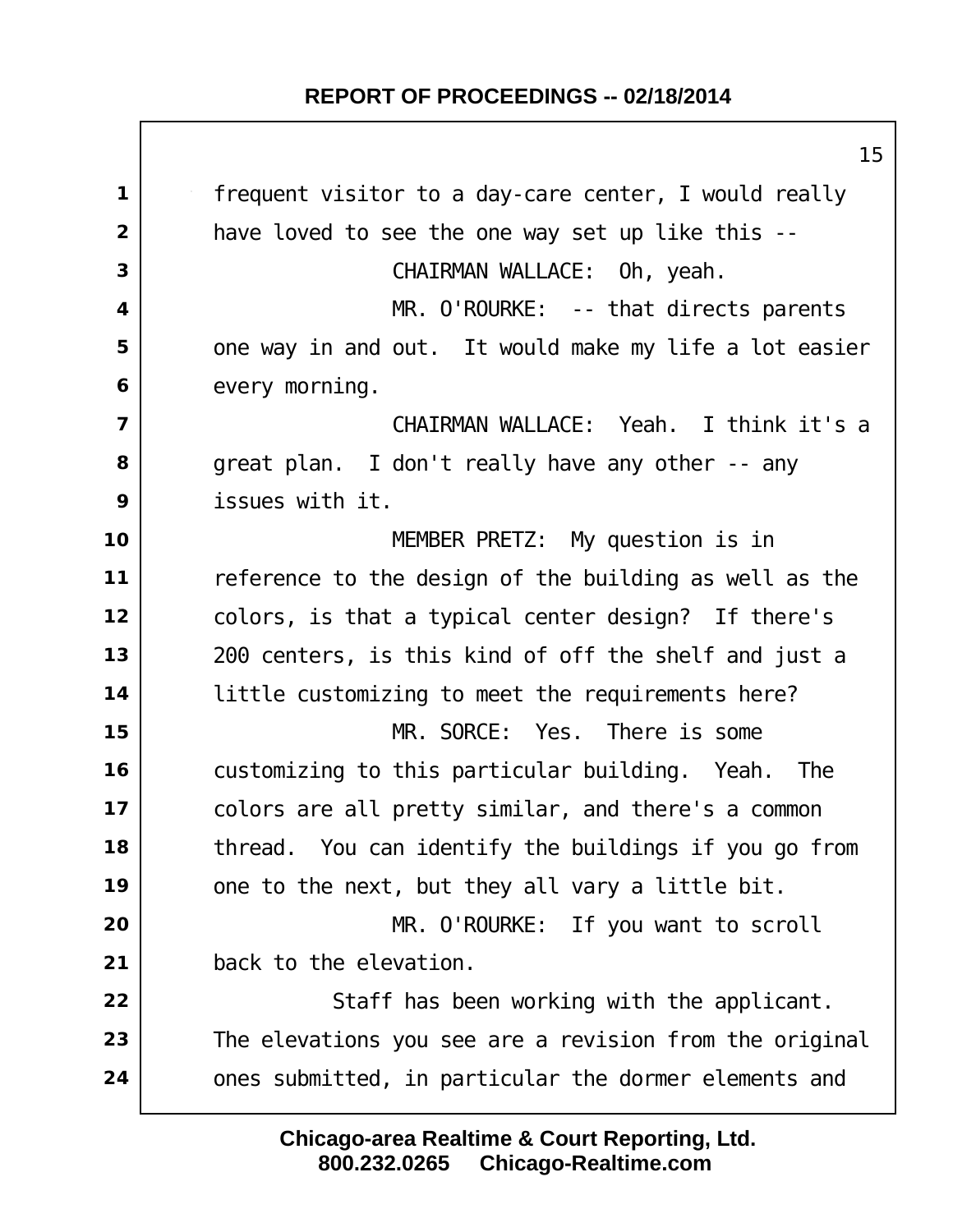| 1                       | some of the other articulation put on the rear facade,  |
|-------------------------|---------------------------------------------------------|
| $\overline{2}$          | which in this case is the north at the bottom.          |
| 3                       | Those were not there, but those are there               |
| 4                       | specifically by, you know, request and requirements     |
| 5                       | made by staff that said we need more articulation to    |
| 6                       | meet the code. So that's something I don't know if      |
| $\overline{\mathbf{z}}$ | you'd see on their typical store.                       |
| 8                       | MEMBER PRETZ: Okay.                                     |
| 9                       | MR. DeANGELIS: I'll just show you this                  |
| 10                      | one that made the cover of their developer brochure for |
| 11                      | Learning Experience. It's the one we built $-$ we built |
| 12                      | one in Schaumburg on Higgins Road, the same. This was   |
| 13                      | basically the one they use to showcase, and it's very   |
| 14                      | similar as you can kind of see.                         |
| 15                      | In fact, there is even more with the                    |
| 16                      | additional dormers and stuff we've added. We've even    |
| 17                      | dressed up the one here more than the one we did up in  |
| 18                      | Schaumburg, but this is pretty typical of what it would |
| 19                      | look like.                                              |
| 20                      | MR. O'ROURKE: You should let their city                 |
| 21                      | administrator --                                        |
| 22                      | $MR.$ DeANGELIS: Oh, that's right. I                    |
| 23                      | think he came to St. Charles, didn't he? I forgot       |
| 24                      | about that.                                             |
|                         |                                                         |

**800.232.0265 Chicago-Realtime.com Chicago-area Realtime & Court Reporting, Ltd.**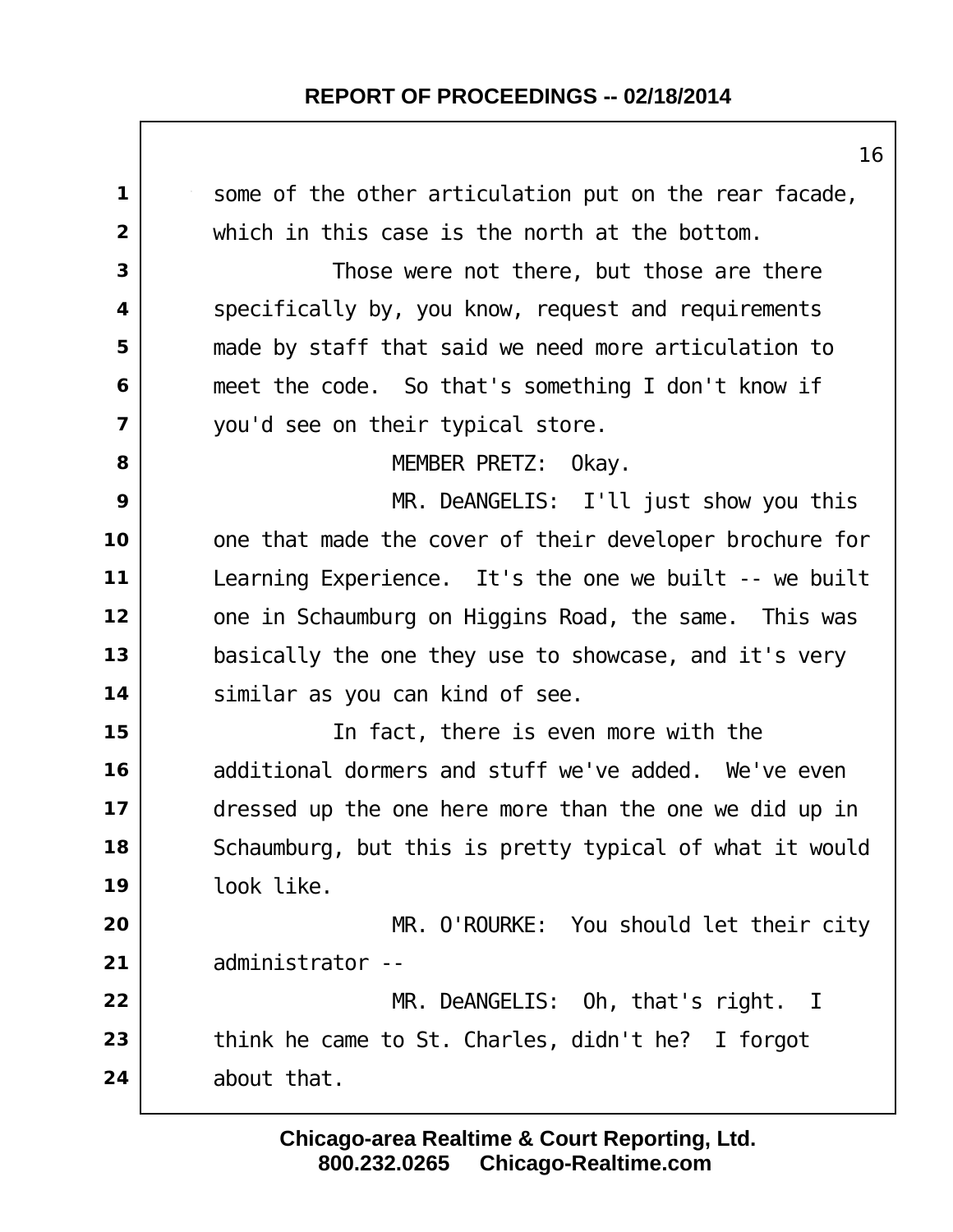|                | 17                                                      |
|----------------|---------------------------------------------------------|
| $\mathbf{1}$   | MEMBER GAUGEL: Matt, in the                             |
| $\overline{2}$ | comprehensive plan, I remember we discussed this        |
| 3              | intersection at length.                                 |
| 4              | MR. O'ROURKE: Yes.                                      |
| 5              | MEMBER GAUGEL: In here the                              |
| 6              | recommendation of the comprehensive plan was to redo    |
| $\overline{7}$ | this intersection of Campton and 64. We had Campton     |
| 8              | Hills coming out to 64, I believe, to the west from     |
| 9              | where it currently is at, and we had it connecting      |
| 10             | through to, is it, on Woodlawn Drive and the street     |
| 11             | behind it there?                                        |
| 12             | $MR.$ O'ROURKE: There were some $-$ - yeah,             |
| 13             | some connections on the comprehensive plan.             |
| 14             | MEMBER GAUGEL: While I realize that's                   |
| 15             | only a guideline, does that limit what could            |
| 16             | potentially happen, you know, with this parcel and with |
| 17             | this intersection by allowing this?                     |
| 18             | MR. O'ROURKE: You know, it certainly --                 |
| 19             | it may. You know, there's a retention pond directly     |
| 20             | west of this anyway that would have been a large        |
| 21             | engineering challenge to make a road to get through to  |
| 22             | Woodward, so.                                           |
| 23             | I think the point is more it's a policy                 |
| 24             | document, and that's -- those sort of things can be     |
|                |                                                         |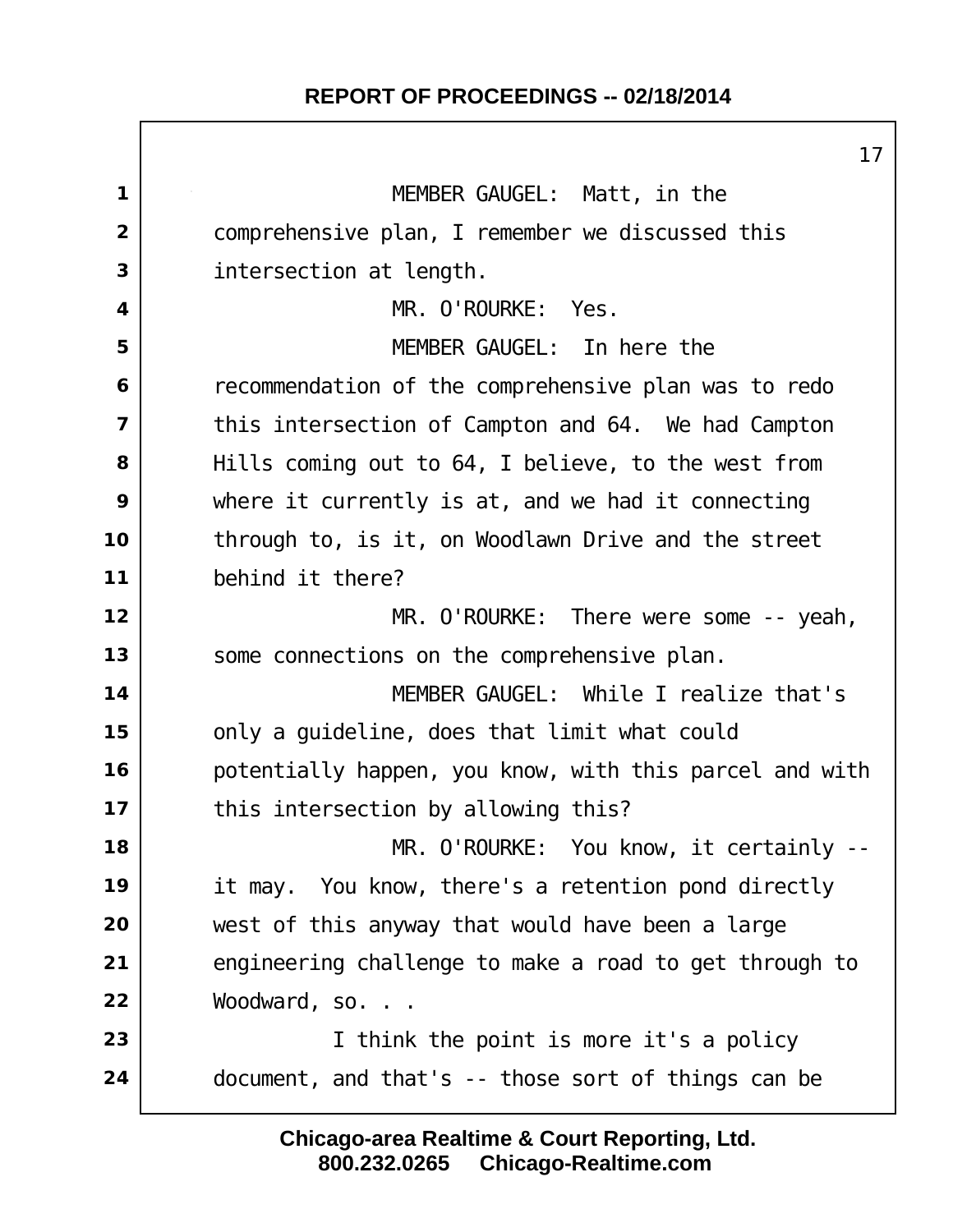somewhat aspirational. Here we have an approved development, and a developer that's meeting that development, so that's kind of the more pertinent thing that staff looked at. MEMBER GAUGEL: Okay. The other thing to go along with that was there was always mention or discussed of a traffic signal at that intersection. I don't know if that's something that's going to eventually come to -- MR. O'ROURKE: I think that was one more step down because the Corporate Reserves had always planned on having it. I think there was basically a location of an intersection approved at the next intersection down, and then the one on Oak Street kind of came into play while the comprehensive plan was being updated and also after Corporate Reserves.  $\vert$  **A** lighted intersection there could happen, but that would be more under IDOT's control, in all honesty, than anything we could affect by this plan. MEMBER GAUGEL: All right. CHAIRMAN WALLACE: Yes, Brian. MEMBER DOYLE: I just have a question about traffic circulation, pick up and drop off at the peak hours.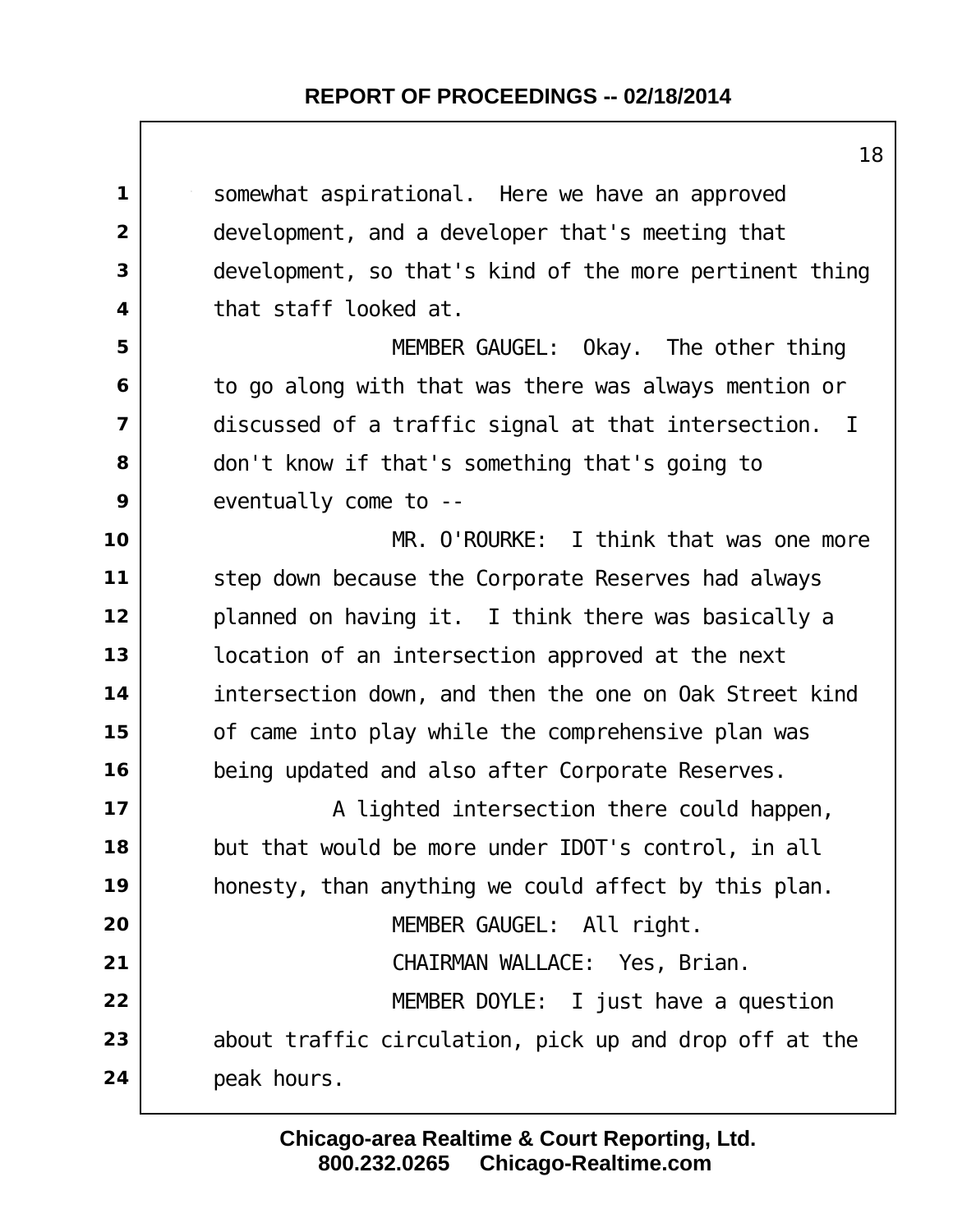| 19                                                      |
|---------------------------------------------------------|
| So on the other day-care centers in the area,           |
| sometimes there are staff out at the lot to meet        |
| parents curbside when they drop their children off, you |
| know, rather than the parent parking and bringing the   |
| child into the facility.                                |
| Is that an aspect of the operations here?               |
| MR. DeANGELIS: No. The reason why, you                  |
| see the majority of the parking is right in front       |
| because, yes, parents are required to park and          |
| physically bring their child in, check them in in the   |
| reception area, and then as soon as they get in there,  |
| then they can exit.                                     |
| MEMBER DOYLE: So there is no -- even                    |
| for older kids, even for school like --                 |
| MR. DeANGELIS: Well, I mean, they're                    |
| just very serious about their security provisions. I    |
| think that applies. I'm not positive as far as if       |
| there's an age restriction, but considering the         |
| majority of their kids are kindergarten or less, mainly |
| pre-K and under.                                        |
| The after-school stuff, you know, where they            |
| may have some kids coming in, that's only up to eight   |
| years old. So still I think they may require a parent   |
| to come in.                                             |
|                                                         |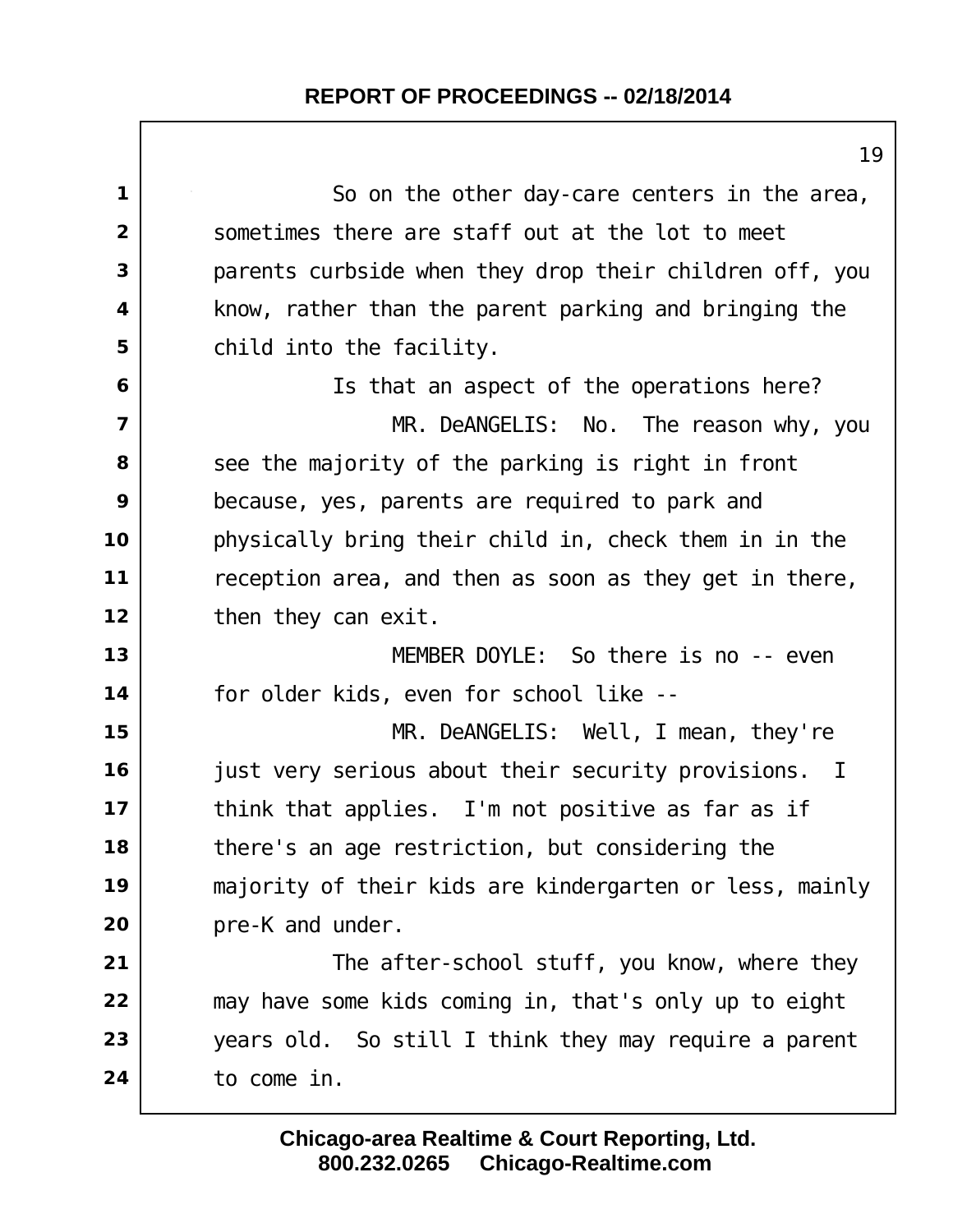$\Gamma$ 

|                         | 20                                                     |
|-------------------------|--------------------------------------------------------|
| $\mathbf 1$             | MEMBER DOYLE: So then there wouldn't be                |
| $\overline{2}$          | any queueing of vehicles --                            |
| 3                       | MR. DeANGELIS:<br>No.                                  |
| $\overline{\mathbf{4}}$ | MEMBER DOYLE: -- in this --                            |
| 5                       | MR. DeANGELIS:<br>No.                                  |
| 6                       | MEMBER DOYLE:<br>0kay.                                 |
| $\overline{7}$          | MR. DeANGELIS: Yeah. Believe me we --                  |
| 8                       | how many iterations did we have with the TLE people    |
| 9                       | themselves over the site plan?                         |
| 10                      | MR. SORCE: I ran out of fingers.                       |
| 11                      | $MR.$ DeANGELIS: I mean, they are very                 |
| 12                      | serious about how this thing lays out and everything,  |
| 13                      | how it flows and functions for their operation. They   |
| 14                      | had a lot of input in how it's laid out.               |
| 15                      | MEMBER DOYLE: Good. Well, as I said, I                 |
| 16                      | mean, I'm -- like Matt, I have recent experience with  |
| 17                      | day-care centers, and their operational procedures do  |
| 18                      | involve queueing on the side, a drop-off lane, and an  |
| 19                      | employee who is there bringing children into the       |
| 20                      | facility, and I didn't see -- I wasn't clear as to how |
| 21                      | that would work, if that was part of the development.  |
| 22                      | $MR.$ DeANGELIS: There is no drop-off --               |
| 23                      | MEMBER DOYLE:<br>0kay.                                 |
| 24                      | $MR.$ DeANGELIS: -- area or provision.                 |
|                         |                                                        |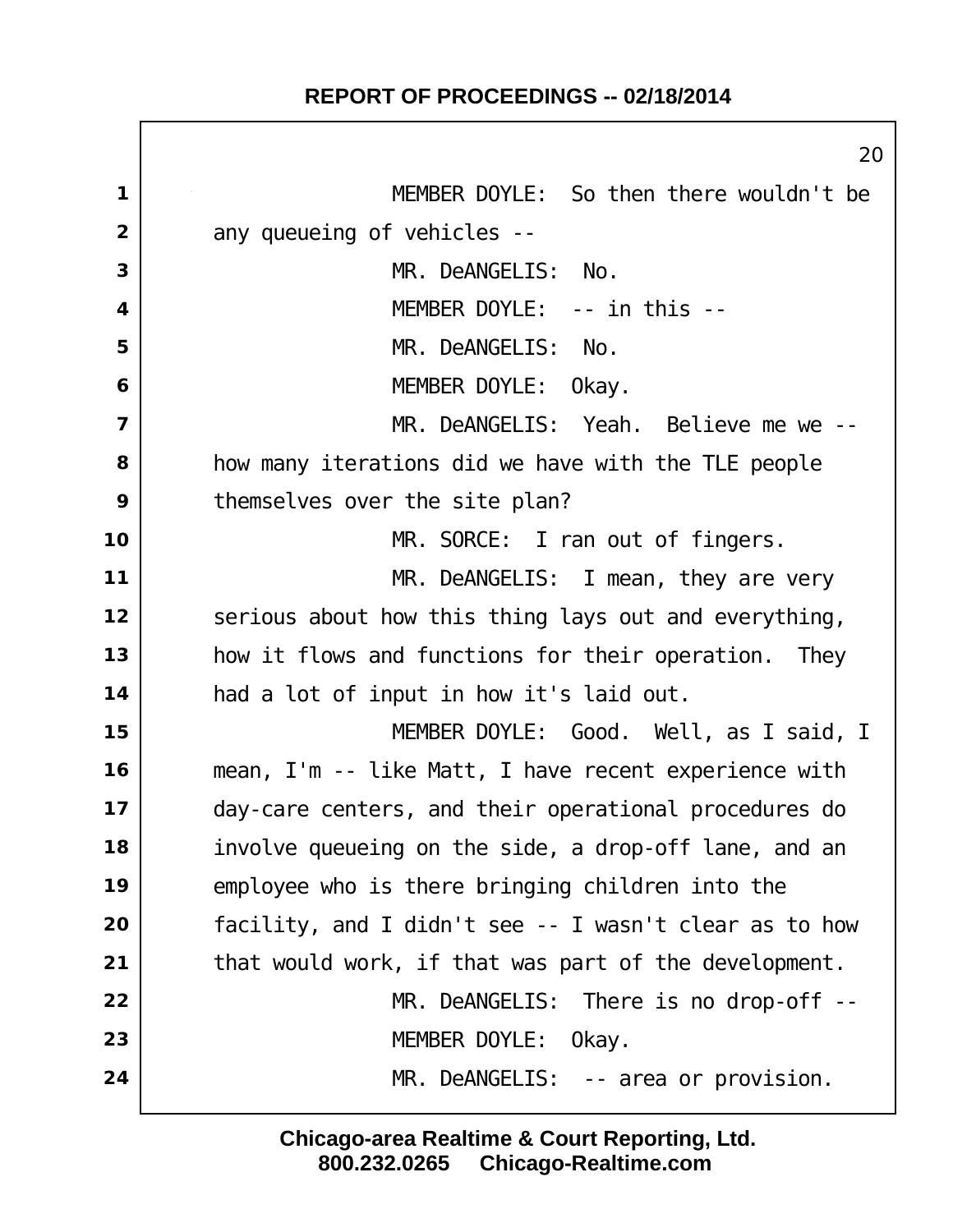$\Box$ 

|                         | 21                                                      |
|-------------------------|---------------------------------------------------------|
| 1                       | CHAIRMAN WALLACE: Curt.                                 |
| $\overline{2}$          | MEMBER HENNINGSON: I just have a                        |
| 3                       | comment. I'd like to thank the applicant and the staff  |
| $\overline{\mathbf{4}}$ | for providing such a thorough package. It's very        |
| 5                       | understandable, and it looks great.                     |
| 6                       | MR. DeANGELIS: You're welcome.                          |
| $\overline{7}$          | MR. O'ROURKE: Thank you.                                |
| 8                       | CHAIRMAN WALLACE: All right. Is there                   |
| 9                       | a motion?                                               |
| 10                      | VICE CHAIRMAN KESSLER: Yes. I would                     |
| 11                      | make a motion to recommend approval of the Learning     |
| 12                      | Experience, Pine Ridge Park PUD Lots 8 and 9, Inland    |
| 13                      | Midwest Development Corporation, with the Application   |
| 14                      | for the PUD Preliminary Plan, the Application for Final |
| 15                      | Plat of Subdivision, subject to any staff comments or   |
| 16                      | suggestions.                                            |
| 17                      | MEMBER AMATANGELO: Second.                              |
| 18                      | CHAIRMAN WALLACE: All right.<br>Any                     |
| 19                      | further discussion on the motion?                       |
| 20                      | (No response.)                                          |
| 21                      | CHAIRMAN WALLACE: All right. Seeing                     |
| 22                      | none, Tim.                                              |
| 23                      | VICE CHAIRMAN KESSLER: Amatangelo.                      |
| 24                      | MEMBER AMATANGELO: Yes.                                 |
|                         |                                                         |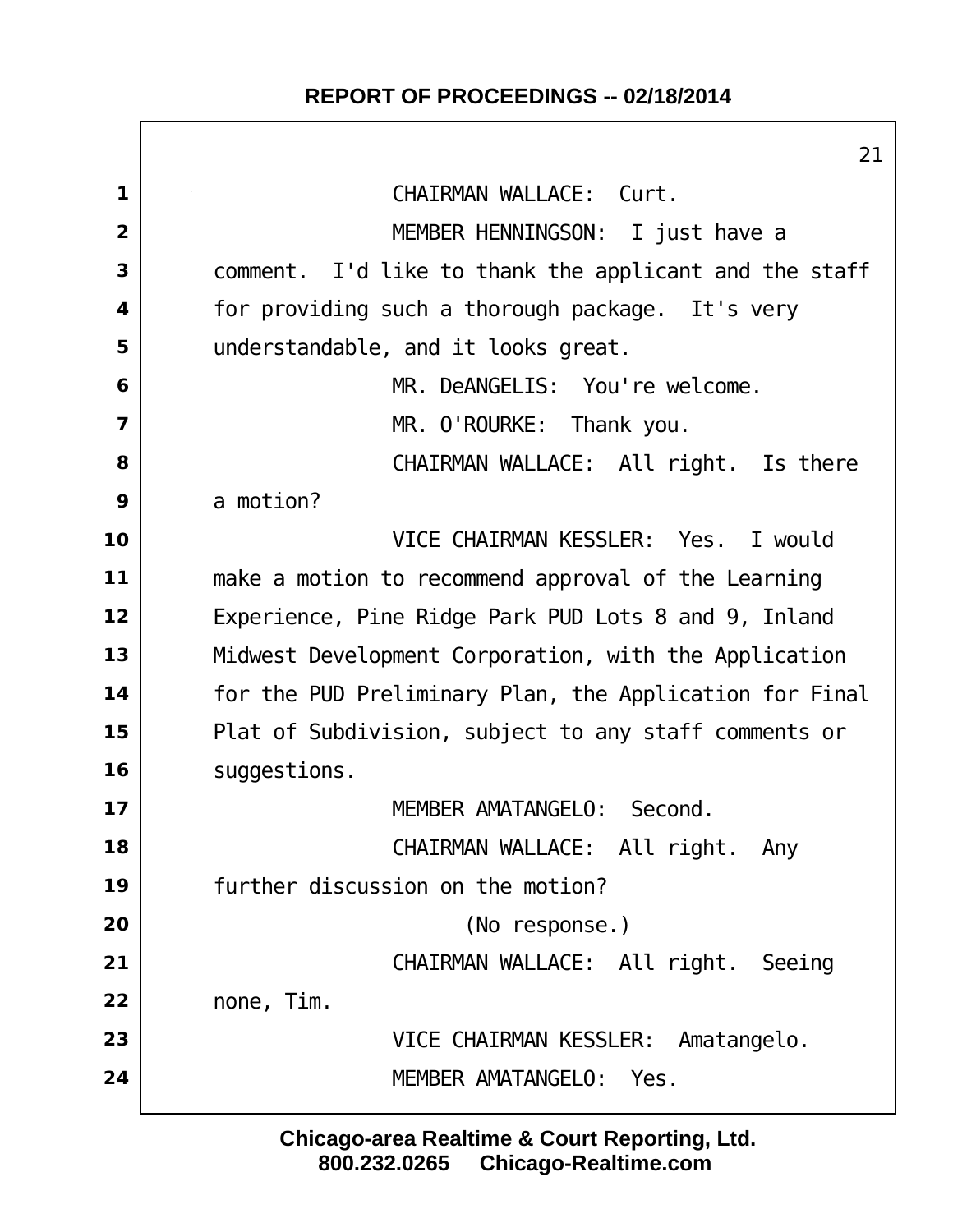|                | 22                                                      |
|----------------|---------------------------------------------------------|
| 1              | VICE CHAIRMAN KESSLER: Doyle.                           |
| $\overline{2}$ | MEMBER DOYLE: Yes.                                      |
| 3              | VICE CHAIRMAN KESSLER: Pretz.                           |
| 4              | MEMBER PRETZ: Yes.                                      |
| 5              | VICE CHAIRMAN KESSLER: Holderfield.                     |
| 6              | MEMBER HOLDERFIELD: Yes.                                |
| $\overline{7}$ | VICE CHAIRMAN KESSLER: Gaugel.                          |
| 8              | MEMBER GAUGEL: Yes.                                     |
| 9              | VICE CHAIRMAN KESSLER: Henningson.                      |
| 10             | MEMBER HENNINGSON: Yes.                                 |
| 11             | VICE CHAIRMAN KESSLER: Wallace.                         |
| 12             | CHAIRMAN WALLACE: Yes.                                  |
| 13             | VICE CHAIRMAN KESSLER: Kessler, yes.                    |
| 14             | CHAIRMAN WALLACE: All right. That                       |
| 15             | motion passes unanimously, and that concludes Item 4 on |
| 16             | your agenda.                                            |
| 17             | I tem 5, meeting announcements -- we                    |
| 18             | definitely have the meeting on March 4th because we had |
| 19             | continued a matter from last time to that date.         |
| 20             | MR. O'ROURKE: I'm anticipating a pretty                 |
| 21             | full agenda that evening.                               |
| 22             | CHAIRMAN WALLACE: On the 4th?                           |
| 23             | MR. O'ROURKE: We have a couple more                     |
| 24             | public hearings on top of the one that was continued.   |
|                |                                                         |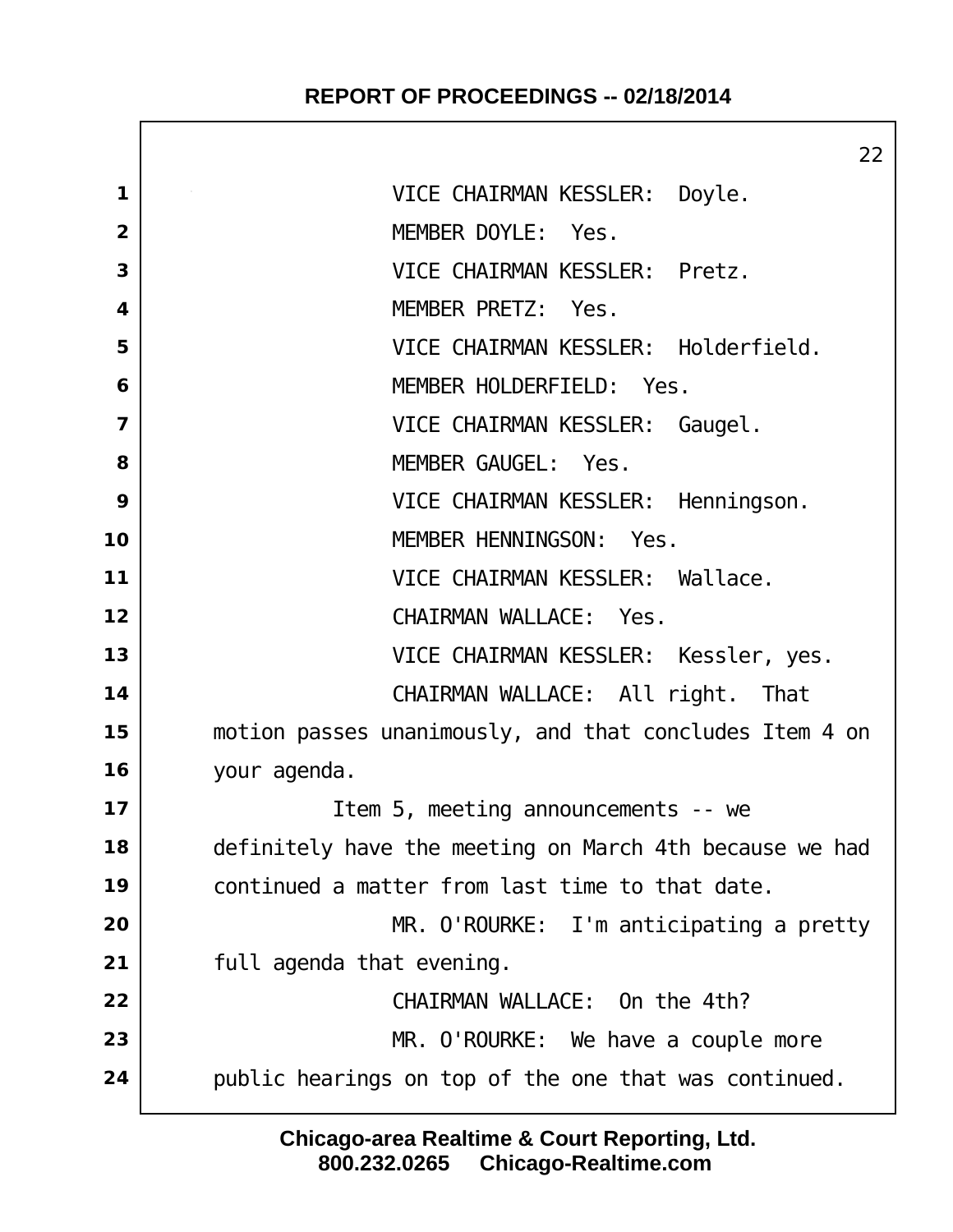$\Gamma$ 

|                | $2\overset{\circ}{.}$                                   |
|----------------|---------------------------------------------------------|
| $\mathbf 1$    | CHAIRMAN WALLACE: Oh, right. Okay.                      |
| $\overline{2}$ | MR. O'ROURKE: There's been a couple                     |
| 3              | advertised.                                             |
| 4              | CHAIRMAN WALLACE: Yeah. Does anyone                     |
| 5              | know that they will not be there on that date? I        |
| 6              | thought that somebody -- who was it?                    |
| $\overline{7}$ | MR. O'ROURKE: It might have been Tom,                   |
| 8              | who is not here tonight.                                |
| 9              | CHAIRMAN WALLACE: Right. Right. Yeah.                   |
| 10             | I think he is not going to be there.                    |
| 11             | If anyone else knows that they will not be              |
| 12             | there on that date, please let staff know as soon as    |
| 13             | possible so that we don't have any quorum issues.       |
| 14             | And then March 18th and April 8th, and we are           |
| 15             | kind of anticipating having those meetings as far as we |
| 16             | know right now?                                         |
| 17             | MR. O'ROURKE: I would say probably one                  |
| 18             | of the public hearings published would possibly, very   |
| 19             | probably be also at least considered on that agenda.    |
| 20             | CHAIRMAN WALLACE: Okay. For action on                   |
| 21             | that.                                                   |
| 22             | MR. O'ROURKE: Yes. It might be one                      |
| 23             | that the Plan Commission chooses to think a little bit  |
| 24             | about because there's some use changes and things that  |
|                |                                                         |

**800.232.0265 Chicago-Realtime.com Chicago-area Realtime & Court Reporting, Ltd.**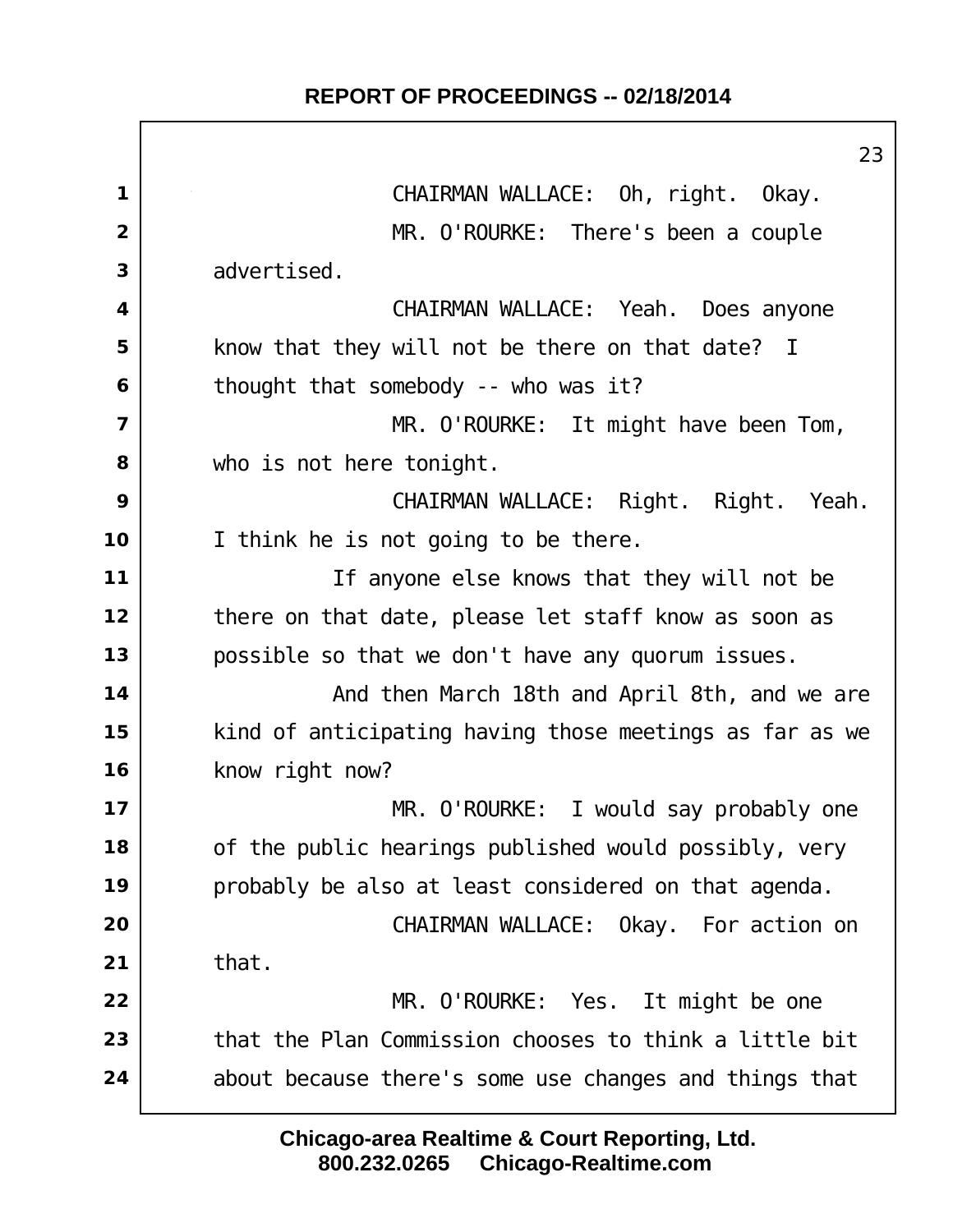|                | 24                                                      |
|----------------|---------------------------------------------------------|
| 1              | might not be an all-in-one kind of meeting.             |
| $\overline{2}$ | CHAIRMAN WALLACE: Right. Okay.                          |
| 3              | MR. O'ROURKE: If nothing else.                          |
| 4              | CHAIRMAN WALLACE: All right. Is there                   |
| 5              | anything coming up for public hearing where there are   |
| 6              | time issues? I know usually at this time of year, they  |
| $\overline{7}$ | want to get that before the City Council in order to    |
| 8              | break ground.                                           |
| 9              | $MR.$ O'ROURKE: Yeah. Typically, the                    |
| 10             | one -- the project that I would anticipate having that  |
| 11             | sort of time crunch would probably be able to make it   |
| 12             | on the March 10th agenda based on the current schedule. |
| 13             | CHAIRMAN WALLACE: March 4th or March                    |
| 14             | 18th?                                                   |
| 15             | MR. O'ROURKE: It was March 4th for this                 |
| 16             | and then the one -- I'm sorry.                          |
| 17             | CHAIRMAN WALLACE:<br>Okay.                              |
| 18             | MR. O'ROURKE: I think that would work.                  |
| 19             | CHAIRMAN WALLACE: I'm thinking, and I                   |
| 20             | don't know, maybe, Plan Commission, you can help me     |
| 21             | with this, but I know we have kind of gone back and     |
| 22             | forth in the past about putting things on for action    |
| 23             | even if there is a possibility we may not take action   |
| 24             | on that particular night.                               |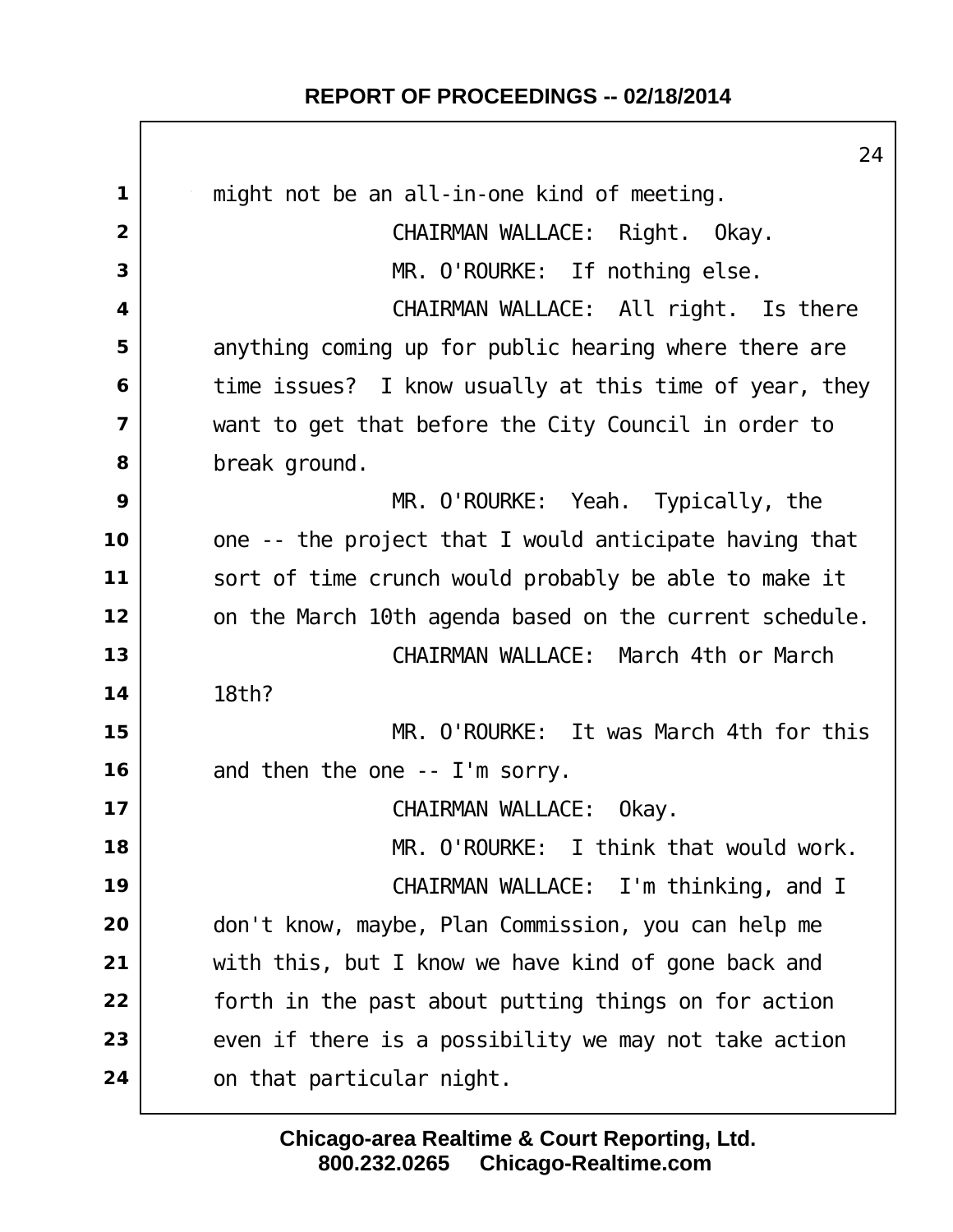$\Gamma$ 

|                | 25                                                      |
|----------------|---------------------------------------------------------|
| 1              | MR. O'ROURKE: Sure.                                     |
| $\overline{2}$ | CHAIRMAN WALLACE: And I'm thinking if                   |
| 3              | there are -- if there is anything where we expect that  |
| 4              | it may -- if it's a public hearing where time may be an |
| 5              | issue, even if we think that it may be continued to the |
| 6              | next meeting, we might want to put it on that agenda    |
| $\overline{7}$ | for action that night --                                |
| 8              | MR. O'ROURKE: Sure.                                     |
| 9              | CHAIRMAN WALLACE: -- if things change                   |
| 10             | and we have to take action on it that night, and then   |
| 11             | the worst that can happen is we'll have to continue it  |
| 12             | and not take action until the next meeting.             |
| 13             | VICE CHAIRMAN KESSLER: That's exactly                   |
| 14             | what I would do because we can't take -- if you can't   |
| 15             | change -- take action when you really want to, then     |
| 16             | just put it on there. We can always not.                |
| 17             | CHAIRMAN WALLACE: Yeah. I would say                     |
| 18             | MR. O'ROURKE: I have no issue with                      |
| 19             | that.                                                   |
| 20             | CHAIRMAN WALLACE: Pass it by Rita, and                  |
| 21             | if she has any issues, have her give me a call, but I   |
| 22             | would say any public hearings that we have, especially  |
| 23             | at this time of year --                                 |
| 24             | MR. O'ROURKE:<br>Yeah.                                  |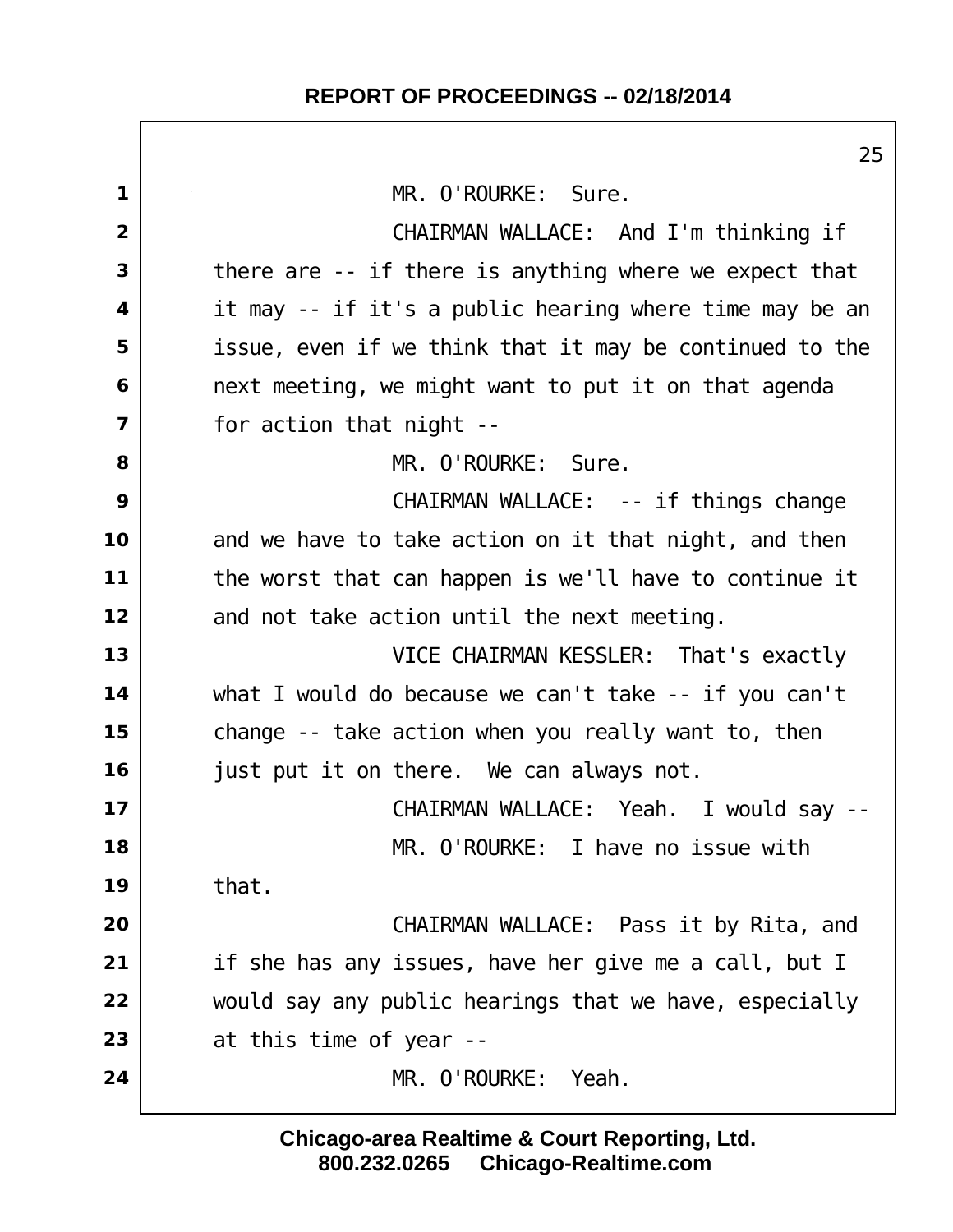| 26                                                      |
|---------------------------------------------------------|
| CHAIRMAN WALLACE: -- let's put them                     |
| also on the agenda for action that night.               |
| MR. O'ROURKE: That's fine. Staff would                  |
| have -- in this case probably would have ended up doing |
| that anyway.                                            |
| CHAIRMAN WALLACE: Okay.                                 |
| MR. O'ROURKE: Just based on the nature                  |
| of the proposal, it may need some extra time.           |
| VICE CHAIRMAN KESSLER: But we've had a                  |
| number of occasions where we haven't been able to take  |
| action when we could have or should have.               |
| MR. O'ROURKE: Because there weren't the                 |
| findings of fact provided by staff.                     |
| VICE CHAIRMAN KESSLER: Right.                           |
| CHAIRMAN WALLACE: Just so you know, if                  |
| it's not on the agenda for action, we can't take        |
| action; and, you know, that's -- we'd rather have it on |
| there and, you know, have to bump it, than not be able  |
| to do what we need to do.                               |
| MR. O'ROURKE: The only caveat I'd throw                 |
| out to that is if there is some proposal that staff     |
| specifically needs feedback on, like a general          |
| amendment or something.                                 |
| CHAI RMAN WALLACE:<br>Sure.                             |
|                                                         |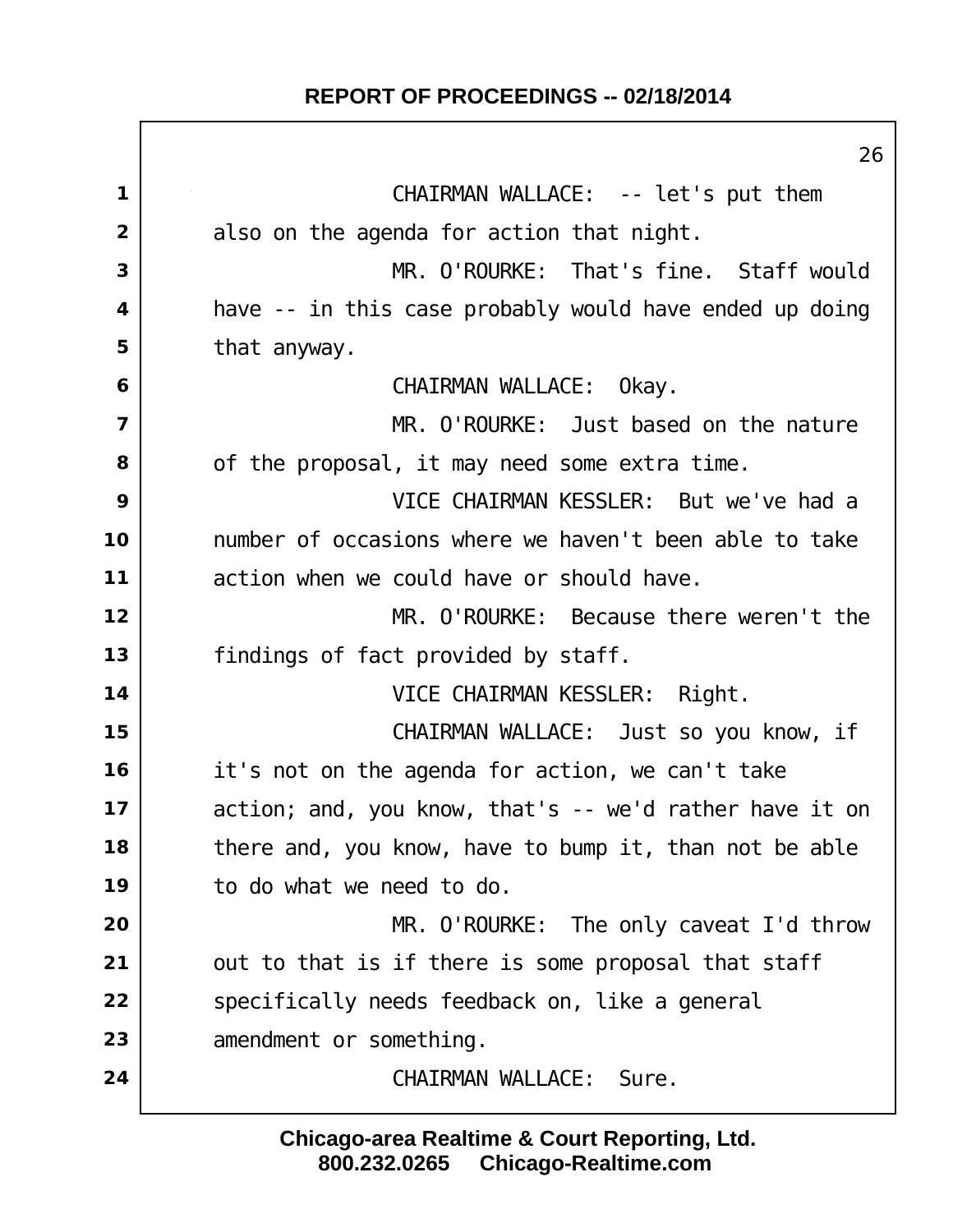$\Box$ 

|                | 27                                                     |
|----------------|--------------------------------------------------------|
| 1              | MR. O'ROURKE: We may not feel                          |
| $\overline{2}$ | comfortable doing it all the time.                     |
| 3              | CHAIRMAN WALLACE: Yeah.                                |
| 4              | MR. O'ROURKE: I mean, we'll have to use                |
| 5              | some professional judgment on that.                    |
| 6              | CHAIRMAN WALLACE: Yeah. Yeah.                          |
| $\overline{7}$ | MR. O'ROURKE: It might not be every                    |
| 8              | time.                                                  |
| 9              | CHAIRMAN WALLACE: Yeah. What did you                   |
| 10             | say?                                                   |
| 11             | VICE CHAIRMAN KESSLER: Nothing.                        |
| 12             | CHAIRMAN WALLACE: Really?                              |
| 13             | Okay. Anyway, any additional business from             |
| 14             | Plan Commission members?                               |
| 15             | (No response.)                                         |
| 16             | CHAIRMAN WALLACE: Staff.                               |
| 17             | MR. O'ROURKE: Restaurant week is next                  |
| 18             | Everybody go out. You should have gotten your<br>week. |
| 19             | cards, your postcards in the mail.                     |
| 20             | CHAIRMAN WALLACE: What is it?                          |
| 21             | MR. O'ROURKE: Restaurant week. There's                 |
| 22             | 34 restaurants in town, if you bring your card -- you  |
| 23             | can print it off the web site or even show it to them  |
| 24             | on your Smart Phone. 34 participating, you get 25      |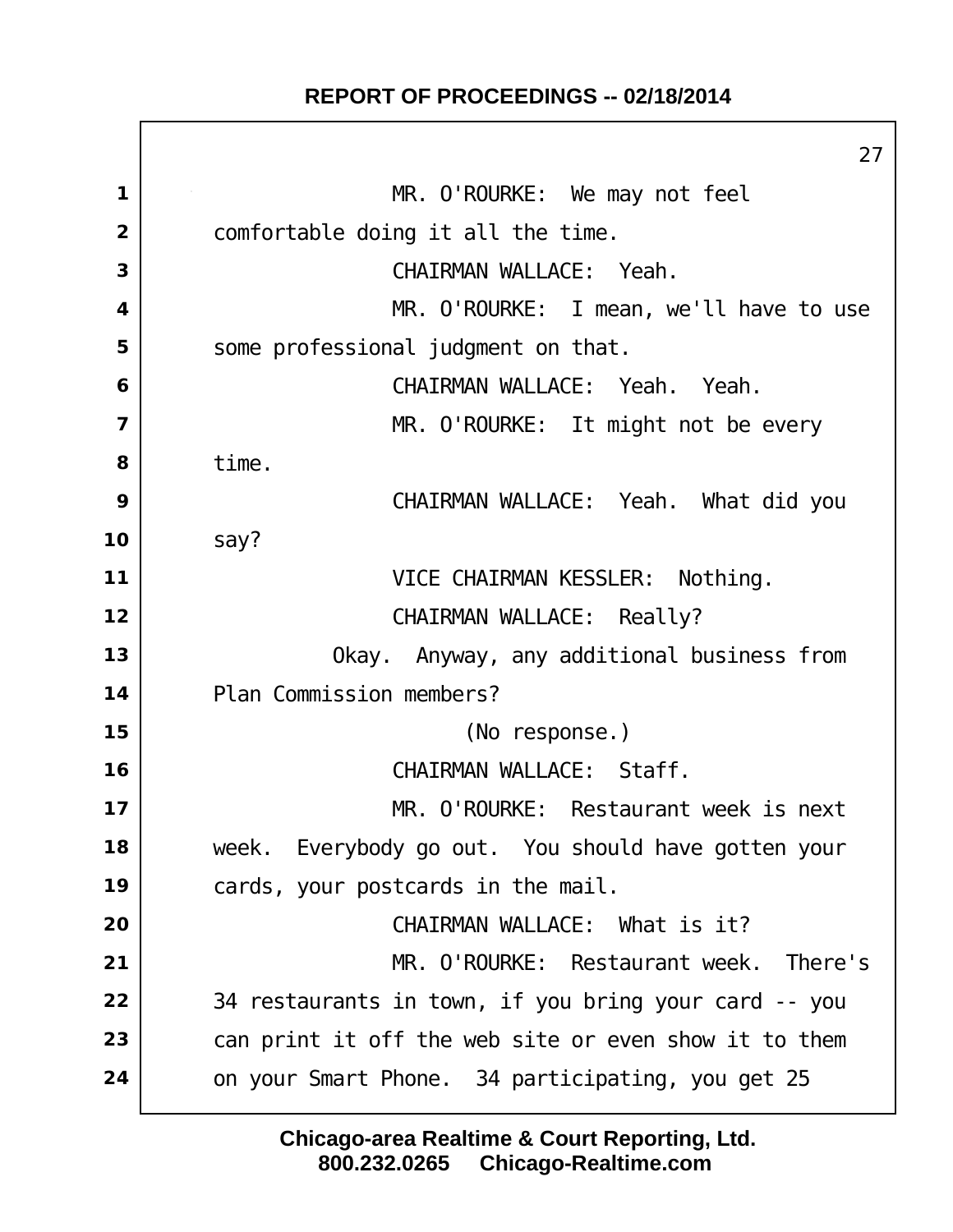$\mathbf{I}$ 

|                         | 28                                                     |
|-------------------------|--------------------------------------------------------|
| $\mathbf 1$             | percent off your bill with a minimum purchase of \$20, |
| $\overline{2}$          | alcohol and gratuity not included.                     |
| 3                       | CHAIRMAN WALLACE: All right. Cool.                     |
| 4                       | VICE CHAIRMAN KESSLER: I make a                        |
| 5                       | $motion - -$                                           |
| 6                       | CHAIRMAN WALLACE: Is there any                         |
| $\overline{\mathbf{z}}$ | additional business from citizen? All right.           |
| 8                       | VICE CHAIRMAN KESSLER: I'll make a                     |
| 9                       | motion to adjourn.                                     |
| 10                      | MEMBER DOYLE: Second.                                  |
| 11                      | CHAIRMAN WALLACE: Moved and seconded.                  |
| 12                      | All in favor.                                          |
| 13                      | (Ayes heard.)                                          |
| 14                      | CHAIRMAN WALLACE: Opposed.                             |
| 15                      | (No response.)                                         |
| 16                      | CHAIRMAN WALLACE: The St. Charles Plan                 |
| 17                      | Commission is adjourned at 7:26 p.m.                   |
| 18                      | PROCEEDINGS CONCLUDED AT 7:26 P.M.                     |
| 19                      |                                                        |
| 20                      |                                                        |
| 21                      |                                                        |
| 22                      |                                                        |
| 23                      |                                                        |
| 24                      |                                                        |
|                         |                                                        |